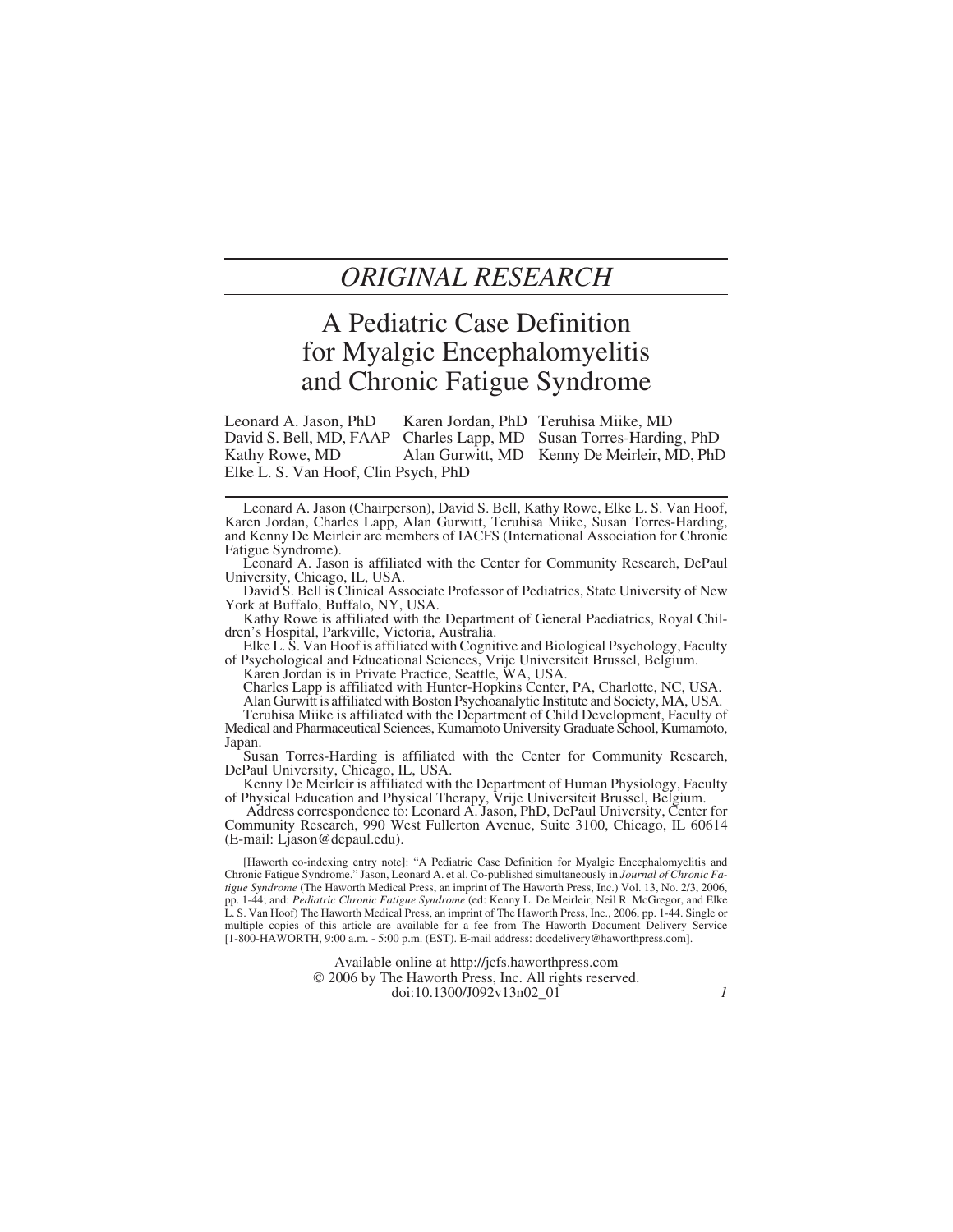**SUMMARY.** For a diagnosis of chronic fatigue syndrome (CFS), most researchers use criteria that were developed by Fukuda et al. (1994), with modifications suggested by Reeves et al. (2003). However, this case definition was established for adults rather than children. A Canadian Case Definition (ME/CFS; Myalgic Encephalomyelitis/CFS) has recently been developed, with more specific inclusion criteria (Carruthers et al., 2003). Again, the primary aim of this case definition is to diagnose adult CFS. A significant problem in the literature is the lack of both a pediatric definition of ME/CFS and a reliable instrument to assess it. These deficiencies can lead to criterion variance problems resulting in studies labeling children with a wide variety of symptoms as having ME/CFS. Subsequently, comparisons between articles become more difficult, decreasing the possibility of conducting a meta-analysis. This article presents recommendations developed by the International Association of Chronic Fatigue Syndrome Pediatric Case Definition Working group for a ME/CFS pediatric case definition. It is hoped that this pediatric case definition will lead to more appropriate identification of children and adolescents with ME/CFS. doi:10.1300/J092v13n02\_01 *[Article copies available for a fee from The Haworth Document Delivery Service: 1-800-HAWORTH. E-mail address: [<docdelivery@haworthpress.com>](mailto:docdelivery@haworthpress.com) Website: [<http://www.](http://www.HaworthPress.com) [HaworthPress.com>](http://www.HaworthPress.com)* © *2006 by The Haworth Press, Inc. All rights reserved.]*

**KEYWORDS.** Pediatric CFS, definition, pediatric questionnaire

# *A PEDIATRIC CASE DEFINITION FOR ME/CFS*

ME/CFS1 is a persistent disabling disorder that is characterized by severe, overwhelming fatigue along with a number of other symptoms (Fukuda et al., 1994; Joyce et al., 1997). The origins and boundaries of the syndrome are still unclear (Jason et al., 2003; Komaroff & Buchwald, 1998). Illnesses that are consistent with ME/CFS definitely occur in adolescents and children (Breau et al., 1999; Jordan et al., 1997; Marshal, 1999; Wright & Beverly, 1998). However, the case definition was developed for adults (Fukuda et al., 1994) and may not be appropriate for use with children and adolescents. Currently, no ME/CFS case definition exists for children and adolescents. The lack of application of a consistent pediatric definition of ME/CFS and the lack of a reliable instrument to assess it (Jordan, Kolak, & Jason, 1997) might lead to studies which inaccurately label children with a wide variety of symptoms as having ME/CFS as well as possibly missing children who do have it.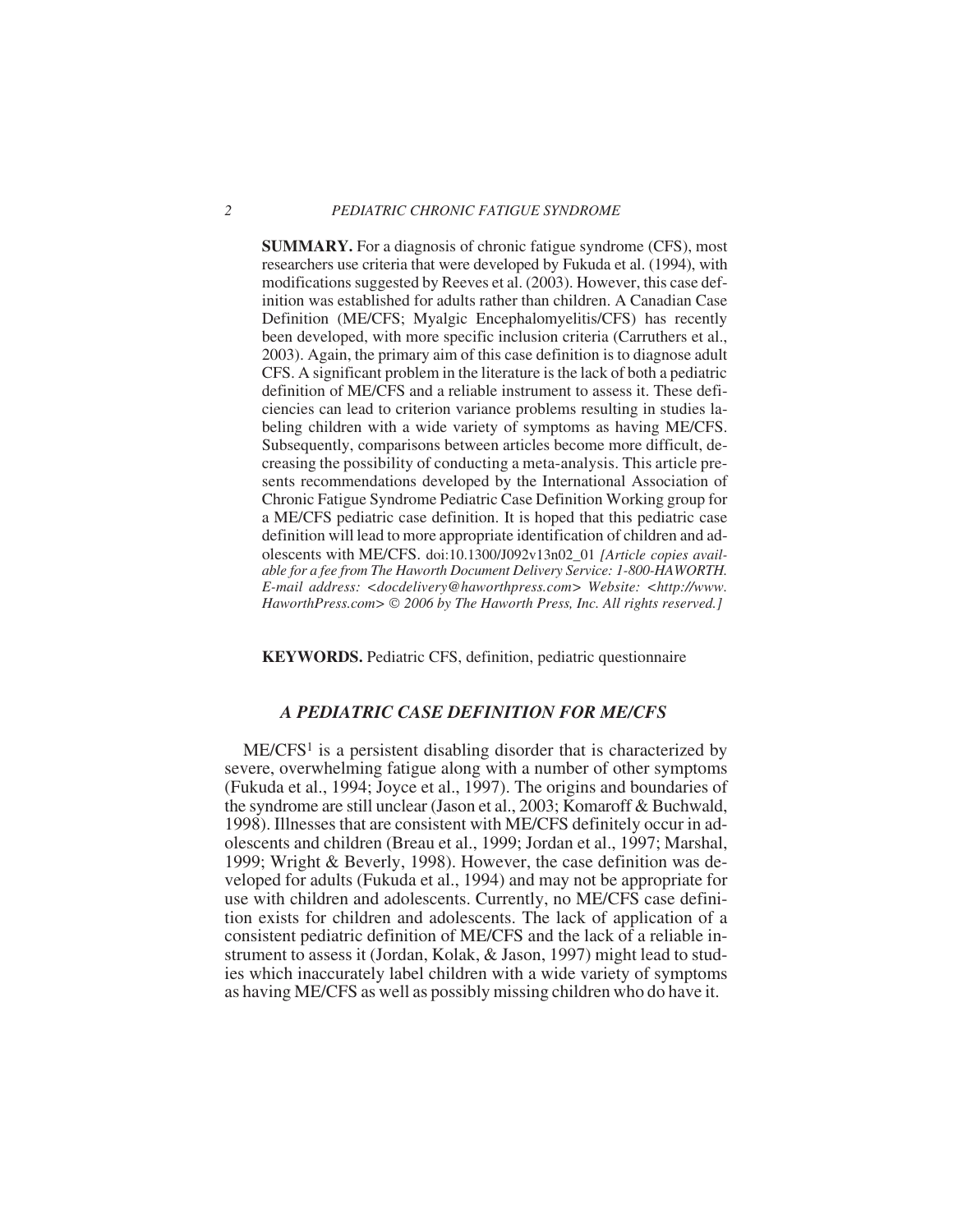In The Netherlands, a case definition was proposed in order to increase coherence in child ME/CFS (De Jong et al., 1997). According to this case definition, as with adult ME/CFS, no somatic or psychiatric condition should be able to explain the symptom pattern presented by the child/adolescent. In addition, there should be a distinct onset of the symptom pattern. In contrast to adult ME/CFS, where patients need to present a significant decrease in their physical functioning, children or adolescents are not able to compare premorbid or morbid physical functioning due to their lack of reference and due to their flexibility. Both are characteristics of the process of identify formation. Therefore, the assessment of leisure, social and educational activities are indispensable to being able to detect a decrease in their functionality.

There has been controversy over whether the assignment of a diagnosis of ME/CFS in children may lead to omissions or errors in the appropriate diagnostic evaluations of fatigued children (Harris & Taitz, 1989; Jones, 1997; Lask, & Dillon, 1990). Some believe that the diagnosis of ME/CFS in this age group should be considered only an interim diagnosis but not a definitive disease (Jones, 1997). Another concern about applying a ME/CFS diagnosis to a young child is the potential damage inflicted on a child by conferring a diagnosis that is open-ended. However, this possibility must be weighed against the advantages of naming the illness that may alleviate anxiety and uncertainty in both the child and family as well as having a clarifying impact on the school environment. These arguments do not address the reality that many clinicians are, indeed, faced with children with unexplained fatigue and other symptoms for which exhaustive medical and psychosocial evaluations have not revealed an acceptable explanation. In these children, no diagnosis may be made, often leading to the inappropriate assumption of malingering or diagnosis of psychiatric disease. These incorrect diagnoses may be more damaging than the diagnostic label of ME/CFS. It seems clear that for any child with a chronic illness, an ongoing diagnostic evaluation that involves looking for either primary causes of fatigue and other symptoms or complications of underlying process, is essential (Carter & Marshall, 1995). There is now enough clinical experience and research findings to put forward a case definition for children and adolescents.

One of the main goals of classifying any disease or illness is to group together patients who have an illness that may have many manifestations, but a common underlying pathophysiological pathway (Hartz et al., 1998). The benefit of classifying patients into diagnostic categories is that it facilitates communication among clinicians/researchers, selec-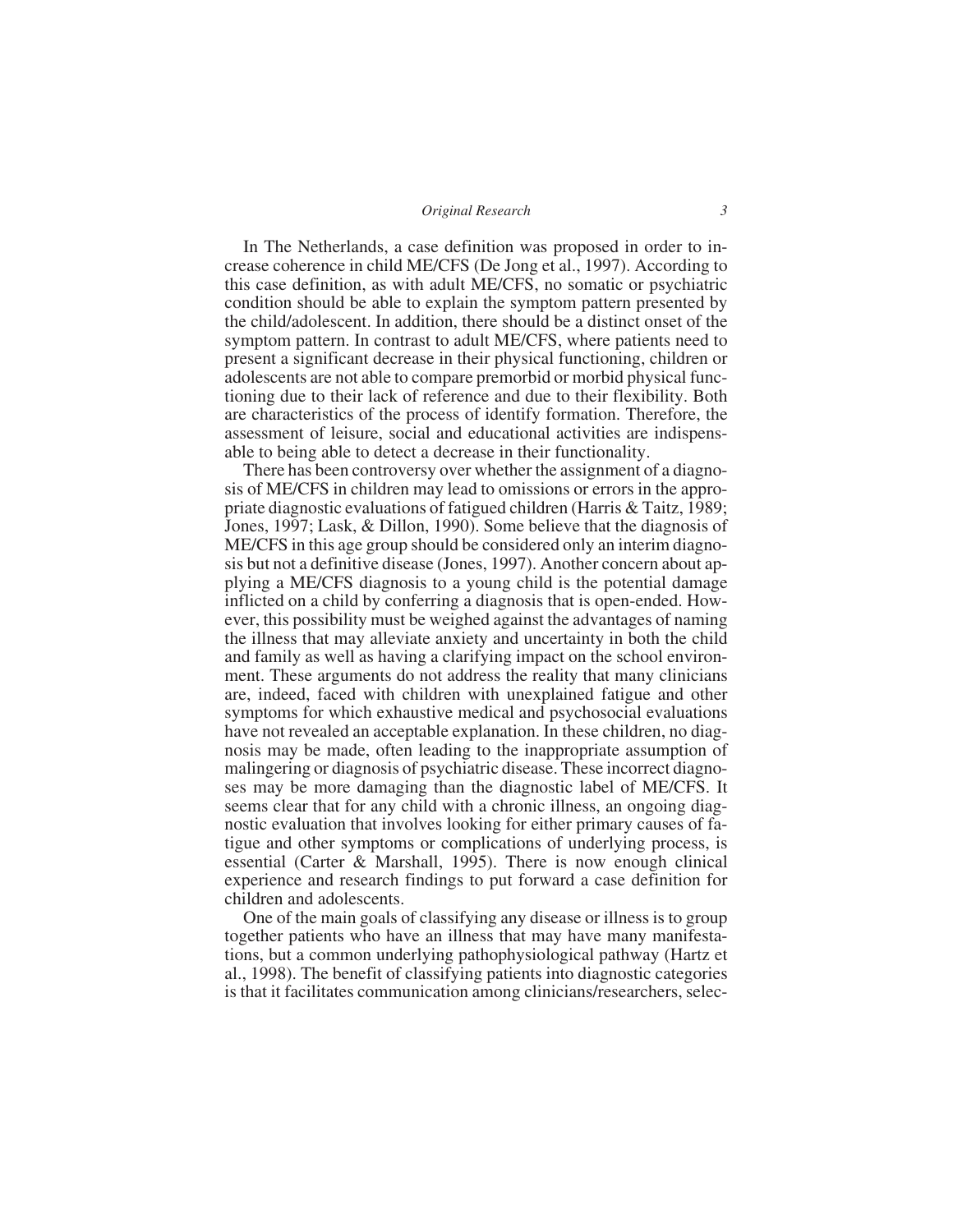#### *4 PEDIATRIC CHRONIC FATIGUE SYNDROME*

tion of appropriate treatment methods, and prediction of response to treatment. Past experience has shown that even in cases where the underlying pathophysiological pathway has not been identified, research on the etiology and treatment of the illness has been facilitated by simply classifying these illnesses as syndromes of signs and symptoms (e.g., systemic lupus erythematosus or tuberculosis). One of the greatest sources of diagnostic unreliability is criterion variance, differences in the formal inclusion and exclusion criteria used by clinicians to classify patients into diagnostic categories (Spitzer et al., 1975). The addition of specific criteria and standardized measures with scoring guidelines would likely improve the reliability of diagnostic decisions by providing clinicians with objective standards to follow when assessing the various features of this syndrome (King & Jason, 2005). Collecting very careful clinical, family, and developmental histories is also important to ensure a differential diagnosis.

In order to address these important classification and diagnostic issues, this paper proposes a case definition for diagnosing ME/CFS in children and adolescents. It is hoped that this case definition for children and adolescents with ME/CFS will serve as a developmentally appropriate diagnostic tool for clinicians and researchers. Further, development of a pediatric definition of ME/CFS will allow for the application of consistent and objective criteria, and may serve to stimulate research which will then not only further test the validity of this case definition but also elucidate pathophysiology and improve treatment approaches.

# *DIAGNOSIS AND PROGNOSIS*

It is critical that those conducting studies attempting to diagnose children with ME/CFS carry out a thorough evaluation, including a comprehensive medical and developmental history, physical examination, and laboratory tests to confirm diagnosis. The history should involve both of the parents as well as the child because children are still constructing their identity. Subsequently, they do not have a reference to which they can compare before and after situations.

Arav-Boger and Spirer (1995) describe the usual patient as being previously athletic and ambitious, upper middle-class, and having close relatives with ME/CFS. Similarly, while clinic and community samples have found more female than male adults with ME/CFS (Gunn et al., 1993; Jason et al., 1999), several studies involving children have shown an equal representation of females to males (e.g., Jordan et al., 1998). A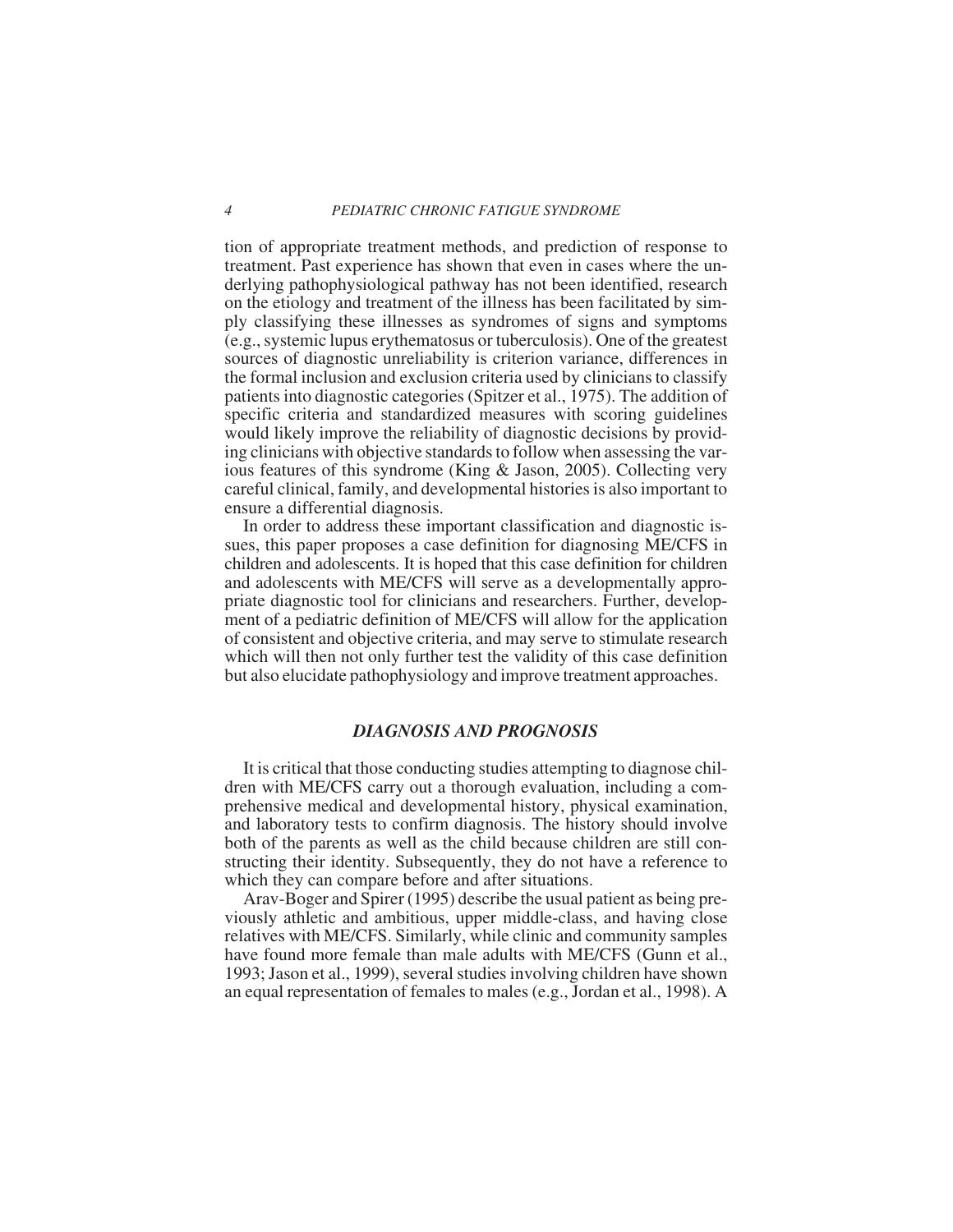recent study by Van Hoof et al. (in press) shows the same gender representations compared to adults (80% females vs. 20% males) in adolescents. This finding might suggest that hormonal changes in adolescence trigger this difference in gender prevalence. Another recent study by Viner and Hotopf (2004) found that a higher risk of ME/CFS was associated with having a limiting longstanding condition in childhood, female sex, and high social class in childhood. Higher levels of exercise in childhood were associated with lower risk of ME/CFS.

Among adolescents, easy fatigability and disturbed learning and memorization are several of the primary characteristics of this syndrome (Miike et al., 2003). As is often so with adults, the fatigue may be quite severe to the point that "exhaustion" would be a more apt description. Another striking feature of this illness is the individuality of symptom patterns and unpredictability of symptom severity among youngsters with ME/CFS. The unpredictable fluctuation of symptom severity is one of the more stressful features for youth and family alike. Children may have a few good days and then end up in bed. When others see them on "good days," they might become confused or skeptical about the seriousness and debilitating effects of the illness. This can become a serious matter as it can lead to rejection of the diagnosis by school authorities and others and relentless pursuit of psychological explanations even to the point of inappropriately diagnosing Munchausenby-proxy.

Children may experience different symptoms than adults with ME/ CFS (Jordan et al., 1997). Symptoms such as rashes and abdominal pain may be frequently present in pediatric ME/CFS, but may not be as common in adults. Bell (1995b) reported that the three most common complaints, besides fatigue, in children and adolescents with ME/CFS were headaches, sleep disturbance, and cognitive difficulties. As children are still learning effective coping skills, they frequently react upon their complaints by increased irritability (Van Hoof & Maertens, 2002).

The prognosis for a child or adolescent diagnosed with ME/CFS has been considered to be better than with adults with this diagnosis (Arav-Boger & Spirer, 1995; Smith & Carter, 2003). While the condition has not been found to be progressive nor life-threatening (Carter et al., 1995), it is noteworthy that some children continue to experience significant fatigue and disability. It is possible that children who do not show any improvements over time have a more severe form of the illness or differ in other important genetic or biological ways. Bell (1995a) notes that this persistently disabled group tends to have fatigue and other symptoms that are worse from onset and result in severe activity limita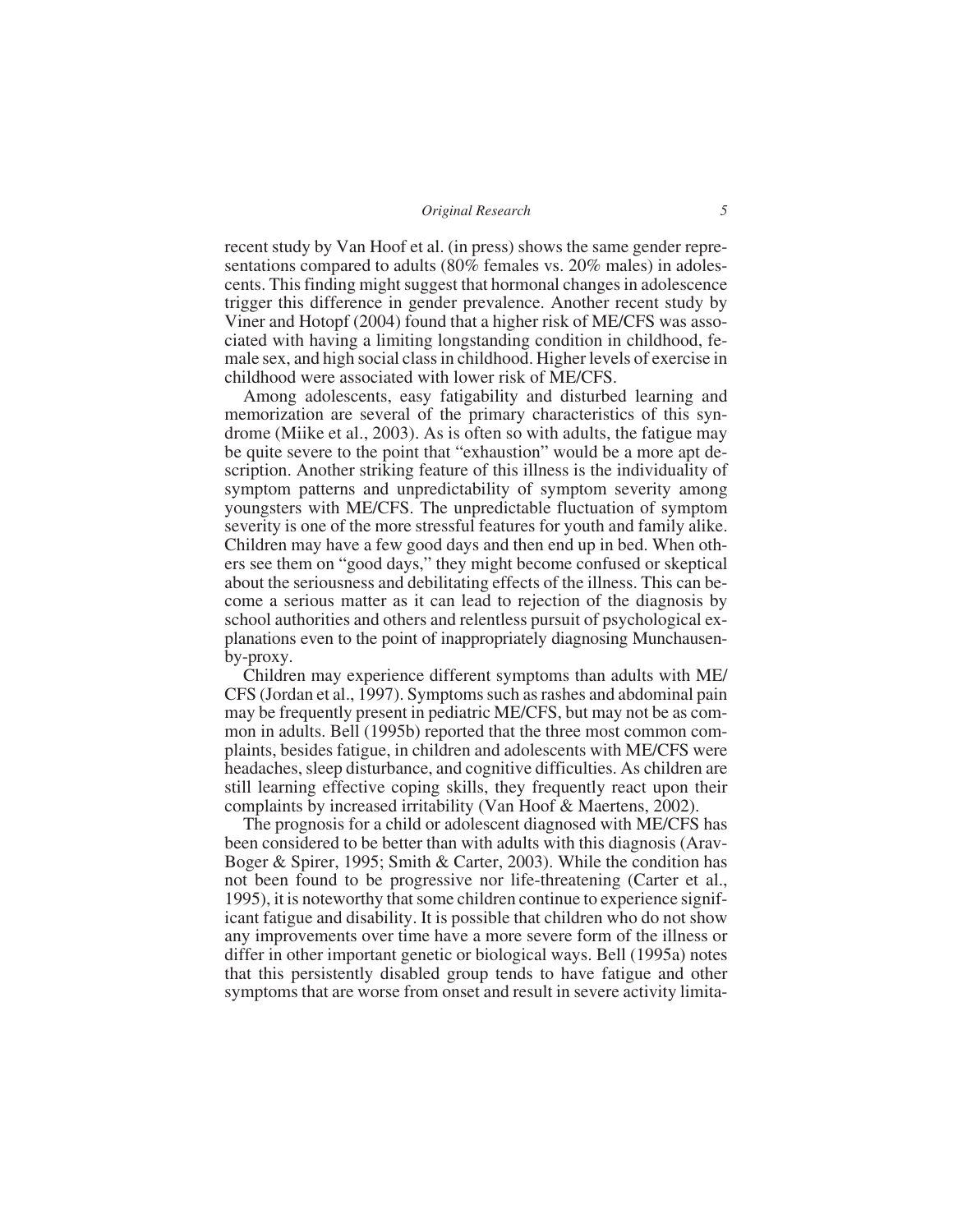tion. Recent guidelines for the management of patients with this condition have been published (Baumer, 2005).

## *DIFFERENTIATE BETWEEN DIAGNOSES*

Formal psychological assessment may be useful in determining if a child's symptoms are attributable to factors such as a primary psychiatric disorder, school phobia, or family dysfunction (Jordan et al., 1998). One study (Pelcovitz et al., 1995) that examined psychological factors found that adolescent ME/CFS patients reported higher levels of internalizing symptoms (i.e., fearful, depressed, and overcontrolled behavior) than a comparison group of adolescent cancer patients. Another study (Smith et al., 1991) found that one third of the children and adolescents with ME/CFS met criteria for major depressive disorder as diagnosed by clinical interview. Similarly, Walford et al. (1993) compared three groups: children and adolescents with ME/CFS, cystic fibrosis and healthy controls. It was found that the ME/CFS group had significantly higher depression scores than other groups. Furthermore, significant social and academic impairment was present in the ME/CFS group. Although recurrent, medically unexplained physical symptoms are common in children and adolescents, somatization disorder that meets DSM-IV criteria is rare in this age group. Many of these studies have flaws within them, and they often do not clearly differentiate between pre-illness symptoms and post-illness symptoms, and therefore it is conceivable that higher rates of psychological problems are secondary to having ME/CFS.

In children and adolescents, school phobia or school refusal is another diagnostic category to be considered in differential diagnosis. However, school phobia can generally be distinguished from ME/CFS after a comprehensive evaluation, as once the child with school phobia is allowed to remain home, symptoms typically disappear, and there are usually no complaints on weekends or holidays or during the summer. Inquiring about hobbies/leisure activities is important in distinguishing school phobia (or social phobia) and CFS. The latter will have abandoned their hobbies and leisure activities. Some physicians have suggested that ME/CFS in children and adolescents is a physical manifestation of family dysfunction claiming that ME/CFS symptoms may be utilized by the child for primary or secondary gain, to cope with developmental issues or change, or to deal with family problems. However, Pelcovitz et al. (1995) found no differences between families of adolescents with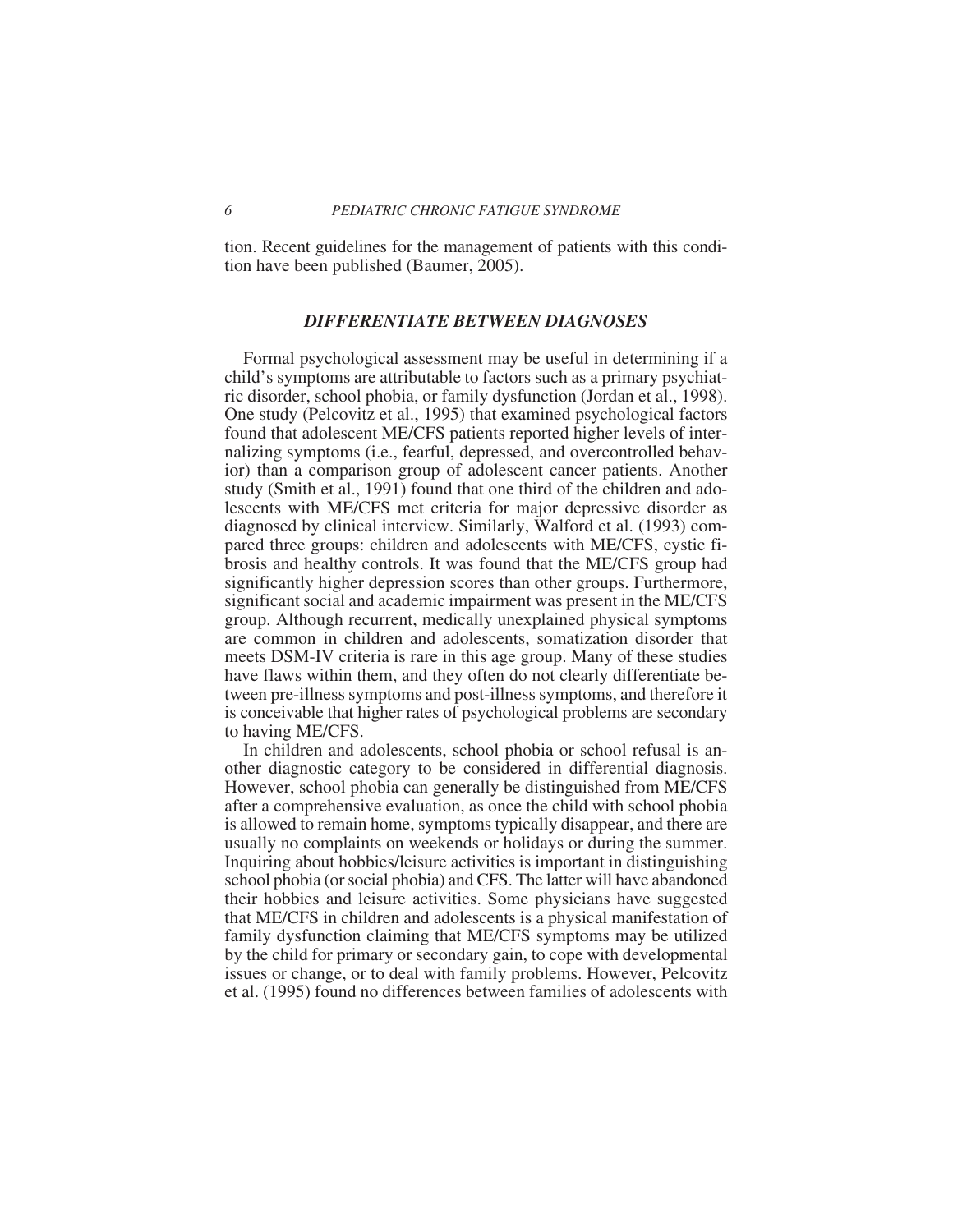ME/CFS and families of adolescents with cancer and control families on family functioning measures and marital problems indices.

It should be noted that for children ill with this syndrome, after 6 months or so, friends often stop calling or visiting the youngster. If there are no peers, cousins or extended family or anyone close in age, the isolation can be devastating. Other changes and losses include no longer being able to participate in normal activities with peers, loss of self-confidence and self esteem if teachers and physicians are overly skeptical. School attendance then may not only be physically taxing but psychologically stressful as well.

# *PREVALENCE OF PEDIATRIC ME/CFS*

Much of the epidemiological research to date has focused on adults, with minimal focus on children and adolescents. A study that ME/ CFS-like illness, characterized by prolonged fatigue (= 1 month) accompanied by fever, decreased endurance with exertion, and pain symptoms, occurs at a rate of 4.4% among adolescents seen in primary care settings indicates that this syndrome is an important medical concern among youth (Mears et al., 2004). Whether or not the syndrome occurs as a readily recognizable illness in younger children is still an open question. The main reason to be cautious in this regard is that the diagnosis was based on patient complaints and the self-reported consequences of the illness.

Lloyd and associates (1990) included information regarding children of all ages in their published prevalence estimates from an Australian community population study. Prevalence estimates of 5.5 cases per 100,000 were determined for children ages 0 to 9 and 47.9 cases per 100,000 cases for children and adolescents aged 10 to 19. A major problem with the study that limits the validity of prevalence estimates was the low number of medical practitioners who participated and identified cases in their practices (11 out of 50 doctors participated). This problem may have been due to lack of information about the syndrome or doubts about the validity of ME/CFS. Given that the population in this study was obtained through physician referral, members of the community that do not or cannot access medical care for their symptoms were not included in the study.

The CDC has conducted several studies to estimate the prevalence of pediatric ME/CFS in different geographical areas (Dobbins et al., 1997). A surveillance study was performed in Atlanta, Reno, Grand Rapids,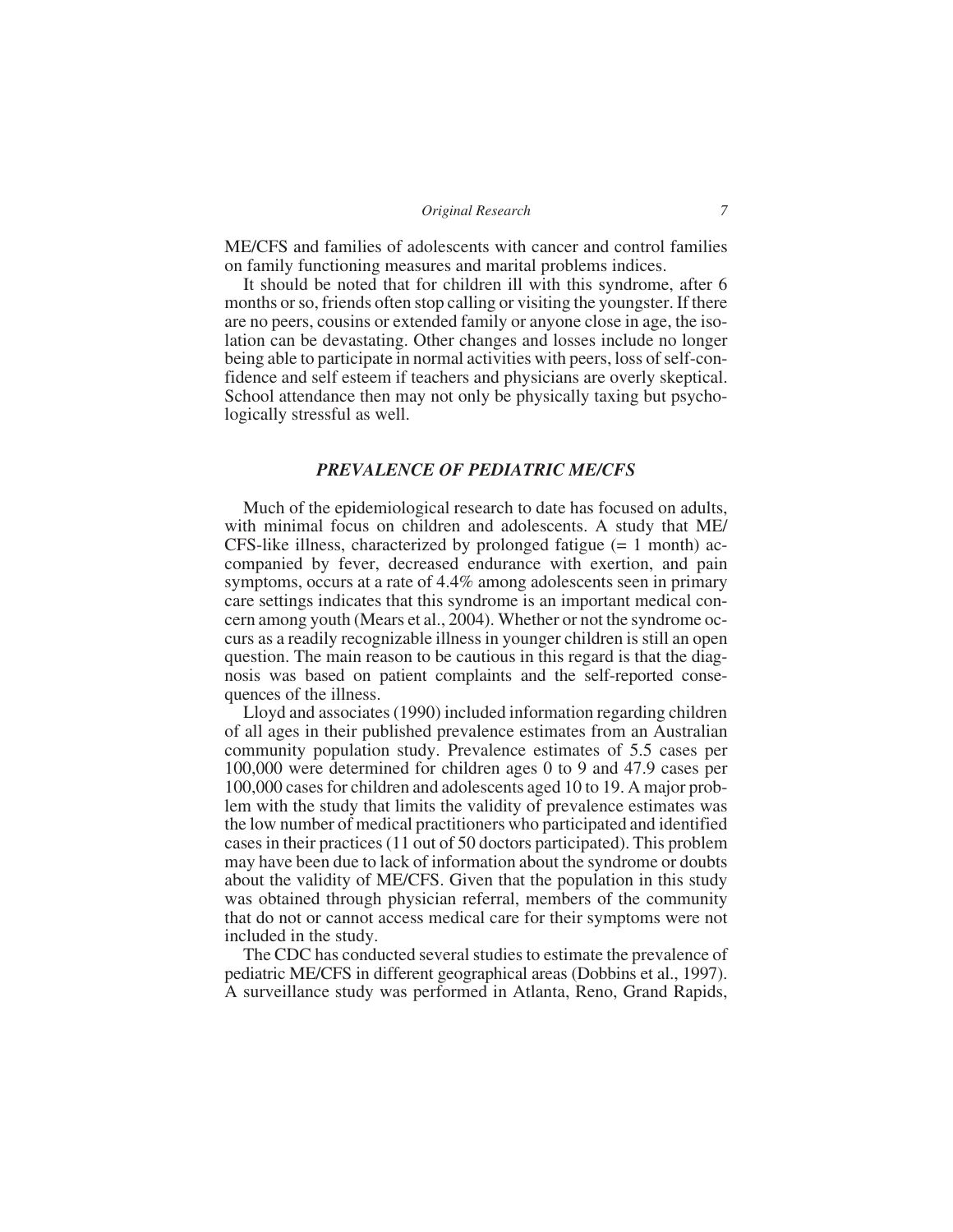and Wichita (Gunn et al., 1993). Local physicians identified and referred patients who fulfilled CDC diagnostic criteria for the syndrome. Only 44% of eligible physicians agreed to participate in the study. Based on the Holmes et al. (1988) definition, the authors estimated that among adolescents aged 12-17, 8.7 cases per 100,000 showed chronic fatigue symptomatology and 2.7 per 100,000 had ME/CFS. No inquiries regarding fatigue or ME/CFS symptoms were made regarding children under the age of 12.

Among a second generation of CDC studies was a community-based investigation conducted in San Francisco (Dobbins et al., 1997). This study employed random digit dialing to households as a means of identifying children and adolescents with chronic fatigue and ME/CFS-like illness. Estimates were made for children aged 2-11, indicating that 71.9 per 100,000 suffered symptoms of chronic fatigue, and 0 per 100,000 presented with ME/CFS-like symptoms. In adolescents aged 12-17, 465.7 per 100,000 were found to suffer chronic fatigue symptoms, and 116.4 per 100,000 were diagnosed with ME/CFS-like conditions. Jones et al. (2004) performed a random digit dialing survey of the residents of Wichita, Kansas. Adults identified fatigued adolescents in the household and answered questions relating to the child's health. Selected adolescents were invited to attend a clinic with a parent/guardian. After clinical evaluation they were classified as CFS or another fatigue state as defined in the 1994 CFS definition. The survey contacted 34,018 households with 90,316 residents. Of 8,586 adolescents, 138 had fatigue for more than one month, and most (107 or 78%) had chronic fatigue (more than 6 months) at some point during the 3 year follow up. The baseline weighted prevalence of CFS-like illness was 338 per 100,000. However, because these studies did not include a medical evaluation, the actual number of cases in that population could not be determined, and thus, only "ME/CFS-like" illness could be diagnosed.

The CDC conducted another study involving referrals from school nurses from junior and senior high schools in Wichita, Kansas, and Reno, Nevada. A prevalence of 24.0 per 100,000 ME/CFS was found for the 12 to 17 year old age group (Dobbins et al., 1997). As in other medical referral studies, the gatekeeper methodology, as well as reliance on previous diagnoses by physicians (rather than current evaluations), limited the reliability and generalizability of these findings. In a community-based study that occurred in Wichita, Kansas, Jones et al. (2004) estimated CFS-like pediatric prevalence rates to be 338 per 100,000, but no cases of CFS were found.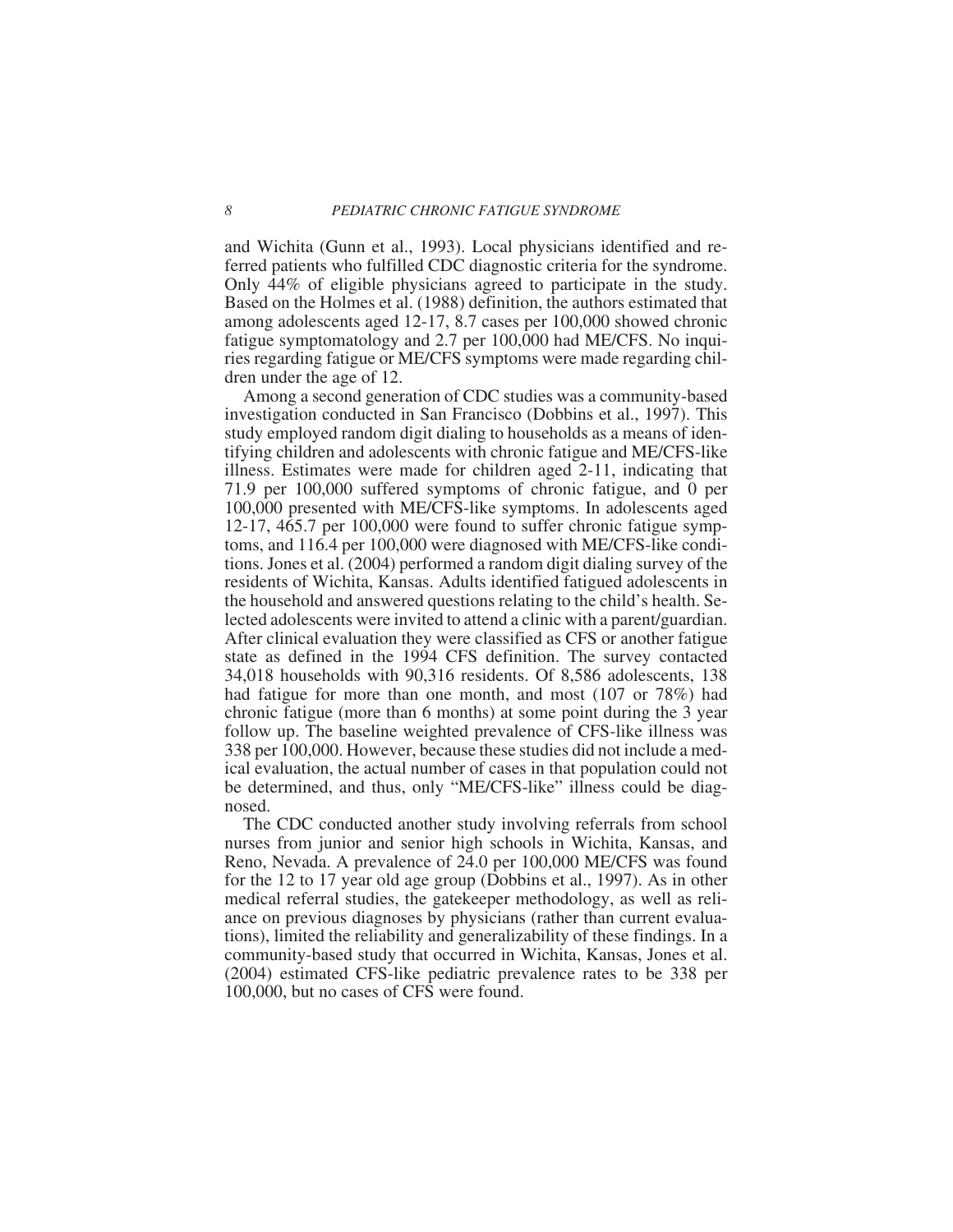In a community epidemiology study in Chicago (Jason et al., 1999), a pediatric screening questionnaire was administered to the adult respondents at the completion of the adult ME/CFS screening questionnaire. Follow-up interviews were conducted with children and adolescents identified through the initial telephone screening process. Following the psychiatric assessment, children and adolescents underwent a complete physical examination with laboratory testing to diagnose the presence of ME/CFS and rule out exclusionary medical conditions (Fukuda et al., 1994). Physician reviews were completed on 34 screened positive cases and 23 screened negative cases. Results of physician review revealed a prevalence of .06%, or 60 cases per 100,000 (Jordan et al., 2006).

In addition, some of the published reports follow widely reported "epidemics" or cluster outbreaks of the syndrome (e.g., Bell et al., 1991). As the syndrome remains to be precisely defined, both in adults and children, such epidemics may be considered unique events at this time, as there is no conclusive evidence that the same illness process is at work in both the cluster outbreaks and isolated cases.

# *CHANGES FROM THE ADULT DEFINITION*

The adult definition (Fukuda et al., 1994) has been used to diagnose pediatric samples. It is critical for future studies examining this disorder in pediatric populations that a consistent definition, which has been adapted from the adult definition to take into account special circumstances of children, be utilized. In addition to facilitating coherent research on this population, a case definition adapted for children will facilitate diagnosis and management by pediatricians and primary care physicians confronted with unexplained, chronic fatigue in children.

The definition presented in Table 1 has elements of the Fukuda et al. (1994) adult case definition, along with of recommendations of Reeves et al. (2003). We have also incorporated the structure of a new clinical case definition for ME/CFS that has been developed in Canada (Carruthers et al., 2003). We believe that requiring certain symptoms does provide more specification of critical symptoms for a case definition. However, we have tried to limit the types of symptoms within each of the Canadian criteria categories to allow investigators to more reliably categorize pediatric patients. We also believe that this case definition does reduce the prominence of the symptom fatigue and more explicitly highlights the importance of symptoms such as dizziness, decreased endurance with symptoms, pain, and flu-like symptoms. Indi-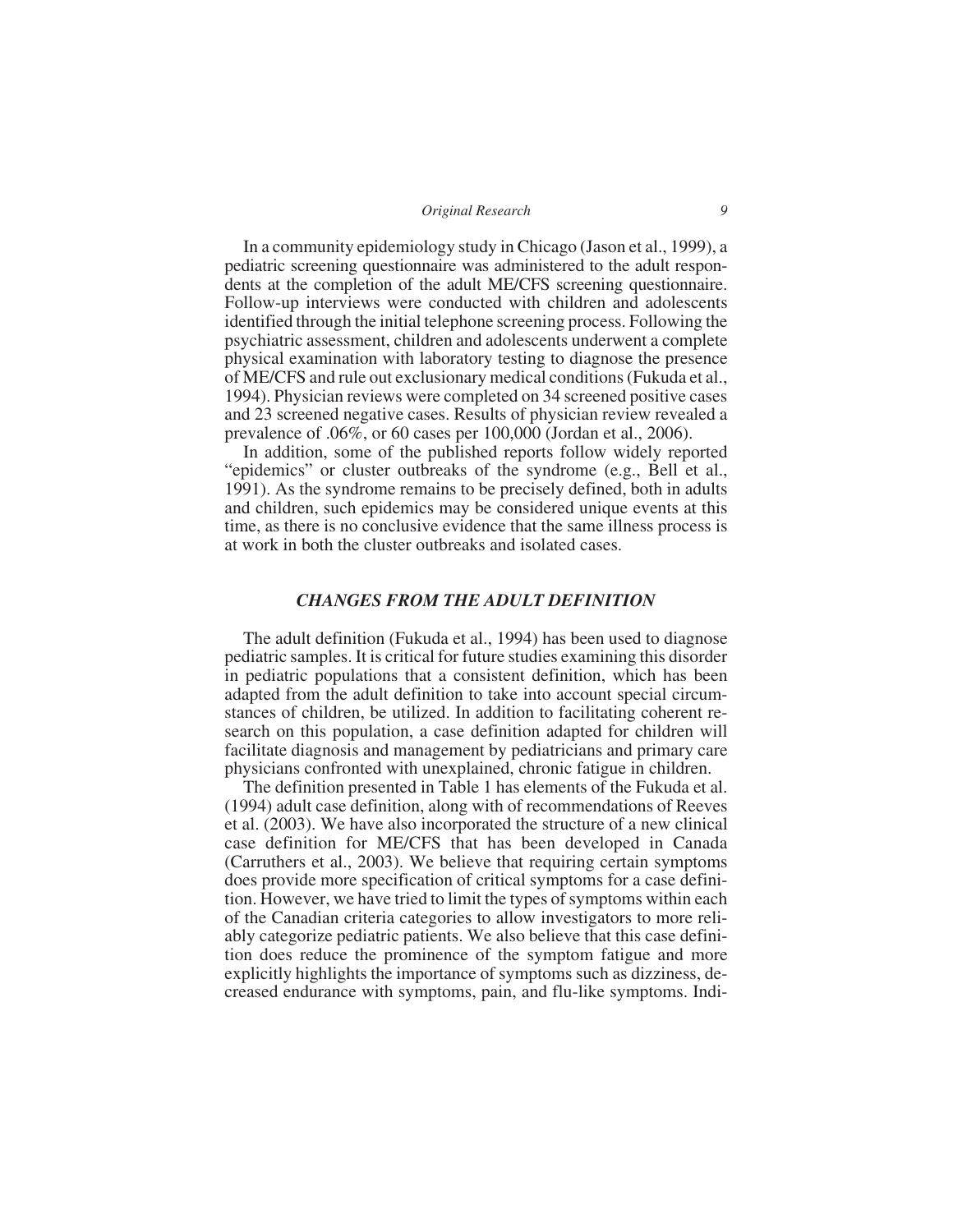#### *10 PEDIATRIC CHRONIC FATIGUE SYNDROME*

#### TABLE 1. Definition of ME/CFS for Children

- I. Clinically evaluated, unexplained, persistent or relapsing chronic fatigue over the past 3 months that:
	- A. Is not the result of ongoing exertion<br>B. Is not substantially alleviated by rest
	- B. Is not substantially alleviated by rest<br>C. Results in substantial reduction in pro
	- Results in substantial reduction in previous levels of educational, social and personal activities
	- D. Must persist or reoccur for at least three months
- II. The concurrent occurrence of the following classic ME/CFS symptoms, which must have persisted or recurred during the past three months of illness (symptoms may predate the reported onset of fatigue).
	- A. Post-exertional malaise and/or post-exertional fatigue.

With activity (it need not be strenuous and may include walking up a flight of stairs, using a computer, or reading a book), there must be a loss of physical or mental stamina, rapid/sudden muscle or cognitive fatigability, post-exertional malaise and/or fatigue and a tendency for other associated symptoms within the patient's cluster of symptoms to worsen. The recovery is slow, often taking 24 hours or longer.

B. Unrefreshing sleep or disturbance of sleep quantity or rhythm disturbance.

May include prolonged sleep (including frequent naps), disturbed sleep (e.g., inability to fall asleep or early awakening), and/or day/night reversal.

C. Pain (or discomfort) that is often widespread and migratory in nature. At least one symptom from any of the following:

> Myofascial and/or joint pain (Myofascial pain can include deep pain, muscle twitches, or achy and sore muscles. Pain, stiffness, or tenderness may occur in any joint but must be present in more than one joint and lacking edema or other signs of inflammation.)

> Abdominal and/or head pain (May experience eye pain/sensitivity to bright light, stomach pain, nausea, vomiting, or chest pain. Headaches often described as localized behind the eyes or in the back of the head. May include headaches localized elsewhere, including migraines.)

D. Two or more neurocognitive manifestations:

Impaired memory (self-reported or observable disturbance in ability to recall information or events on a short-term basis)

Difficulty focusing (disturbed concentration may impair ability to remain on task, to screen out extraneous/excessive stimuli in a classroom, or to focus on reading, computer/work activity, or television programs)

Difficulty finding the right word

Frequently forget what wanted to say

Absent mindedness

Slowness of thought

Difficulty recalling information

Need to focus on one thing at a time

Trouble expressing thought

Difficulty comprehending information

Frequently lose train of thought

New trouble with math or other educational subjects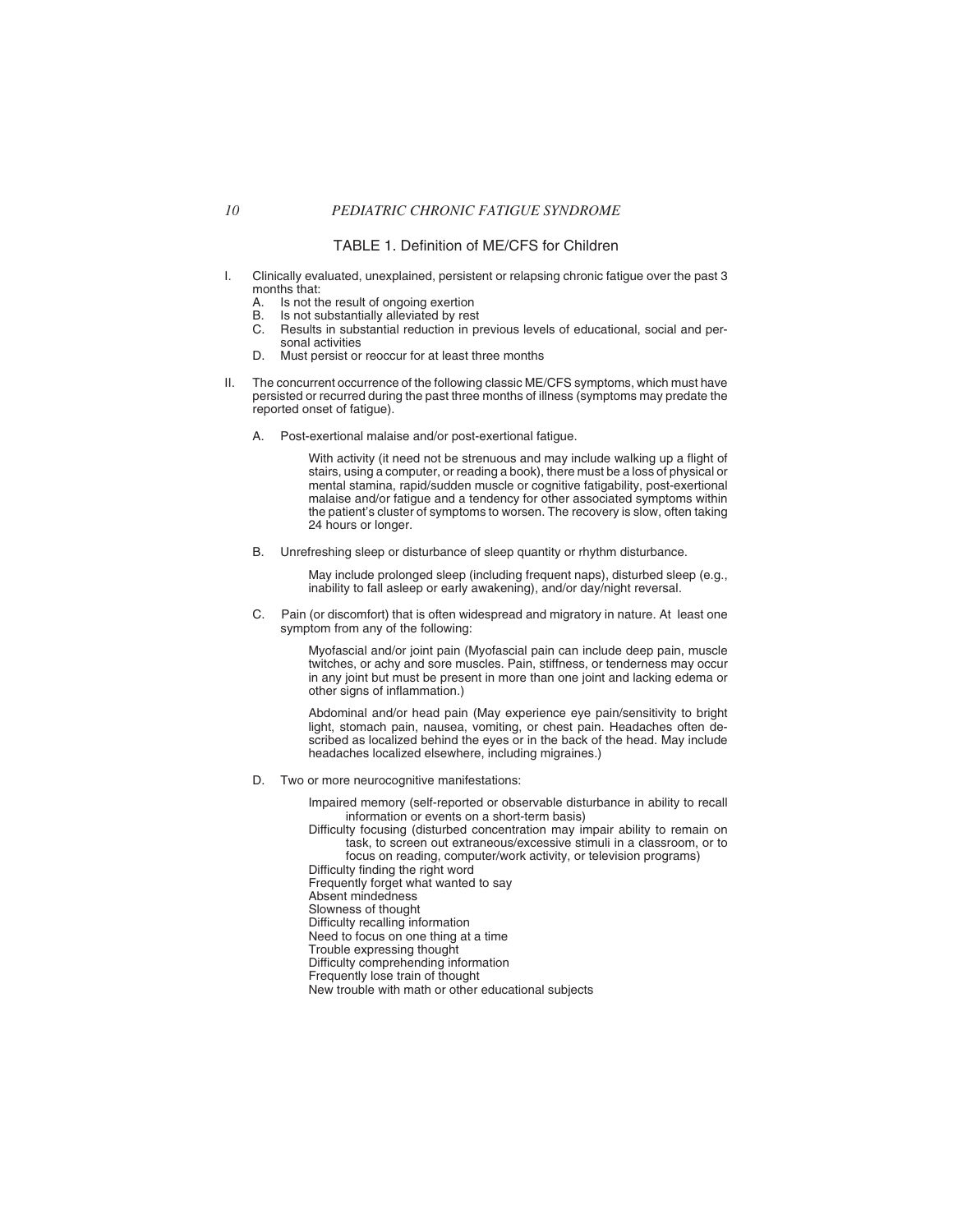E. At least one symptom from two of the following three categories:

1. Autonomic manifestations: Neurally mediated hypotension, postural orthostatic tachycardia, delayed postural hypotension, palpitations with or without cardiac arrhythmias, dizziness, feeling unsteady on the feet–disturbed balance, shortness of breath.

2. Neuroendocrine manifestations: Recurrent feelings of feverishness and cold extremities, subnormal body temperature and marked diurnal fluctuations, sweating episodes, intolerance of extremes of heat and cold, marked weight change-loss of appetite or abnormal appetite, worsening of symptoms with stress.

3. Immune manifestations: Recurrent flu-like symptoms, non-exudative sore or scratchy throat, repeated fevers and sweats, lymph nodes tender to palpitation–generally minimal swelling noted, new sensitivities to food, odors, or chemicals.

- III. Exclusionary conditions:
	- A. Any active medical condition that may explain the presence of chronic fatigue, such as:
		- 1. Untreated hypothyroidism
		- 2. Sleep apnea
		- 3. Narcolepsy<br>4. Malignancie
		- **Malignancies**
		- 5. Leukemia<br>6. Unresolve
		- Unresolved hepatitis
		- 7. Multiple Sclerosis<br>8. Juvenile rheumato
		- Juvenile rheumatoid arthritis
		- 9. Lupus erythematosus
		- 10. HIV/AIDS
		- 11. Severe obesity (BMI greater than 40)
		- 12. Celiac disease
		- 13. Lyme disease
	- B. Some active psychiatric conditions that may explain the presence of chronic fatigue, such as:
		- 1. Childhood schizophrenia or psychotic disorders<br>2. Binolar disorder
		- Bipolar disorder
		- 3. Active alcohol or substance abuse–except as below:<br>a) Alcohol or substance abuse that has been su
			- Alcohol or substance abuse that has been successfully treated and resolved should not be considered exclusionary.
		- 4. Active anorexia nervosa or bulimia nervosa–except as below:
			- a) Eating disorders that have been treated and resolved should not be considered exclusionary.
		- 5. Depressive disorders
- IV. May have presence of concomitant disorders that do not adequately explain fatigue, and are, therefore, not necessarily exclusionary.
	- 1. Psychiatric diagnoses such as:<br>a) School phobia
		- a) School phobia<br>b) Separation anx
			- Separation anxiety
			- c) Anxiety disorders
		- d) Somatoform disorders
		- Depressive disorders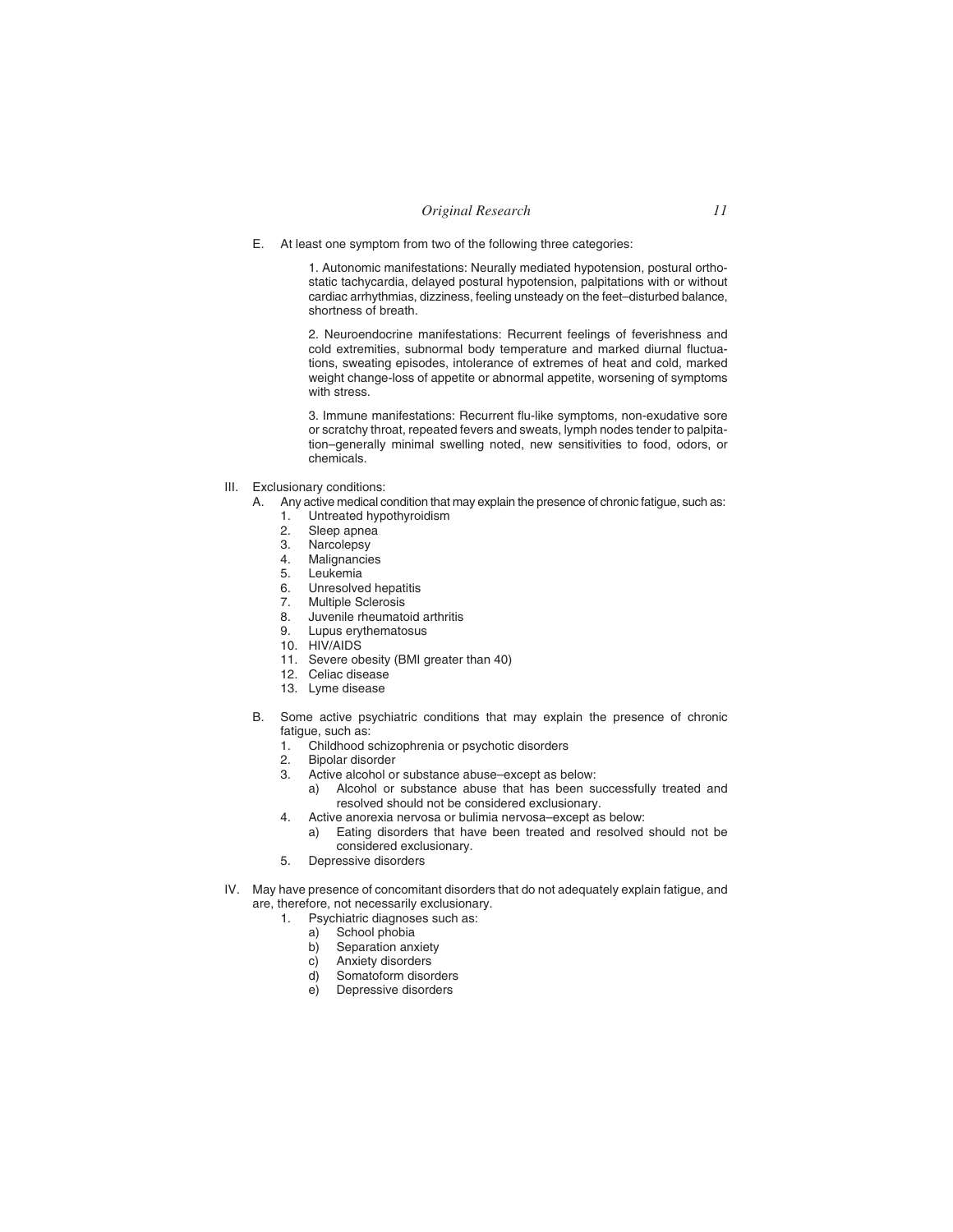#### TABLE 1 (continued)

- 2. Other conditions defined primarily by symptoms that cannot be confirmed by diagnostic laboratory tests, such as:<br>a) Multiple food and/or chemical s
	- Multiple food and/or chemical sensitivity
	- b) Fibromyalgia
- 3. Any condition under specific treatment sufficient to alleviate all symptoms related to that condition and for which the adequacy of treatment has been documented.
- 4. Any condition, that was treated with definitive therapy before development of chronic symptomatic sequelae.
- 5. Any isolated and unexplained physical examination, laboratory or imaging test abnormality that is insufficient to strongly suggest the existence of an exclusionary condition.

rectly, fatigue will accompany such infectious or neurological illnesses, but may not be the main focus.

Several changes were made to adult case definition based on the conception that the diagnosis of ME/CFS in children should be made based upon the symptom complex present at the time of evaluation.

First, the adult definition requires that the fatigue not be lifelong and that it be of a new and definite onset. In a revision of the Fukuda et al. (1994) criteria, Reeves et al. (2003) state that only participants who recount having always felt severely fatigued should be excluded as having "lifelong" fatigue. We also decided to not use this criterion in formulating the diagnostic criteria for children for two reasons. First, children and their families may not be able to pinpoint a definite onset because, in up to 25% of pediatric cases, the onset is insidious rather than sudden (Bell, 1992). Second, children may not be able to compare their current functioning with a healthy baseline as, due to developmental events and progress, they may not have a comparable period with which to compare their current functioning. Further, children themselves may be unable to judge onset because variations in cognitive development might affect their ability to remember their functioning at previous points in time. Finally, children may be more adaptable than adults and, consequently able to make accommodations for their fatigue and other symptoms (Bell, 1995b). On the other hand, inquiring about hobbies, social and leisure activities can provide an indication of the time wherein complaints started to significantly influence daily activities. Clinical practice shows that ME/CFS patients abandon their hobbies, social and leisure activities in order to keep up at school. This process starts when the first school demonstrates a decline in performance. Subsequently, parents will encourage their children to perform better and conse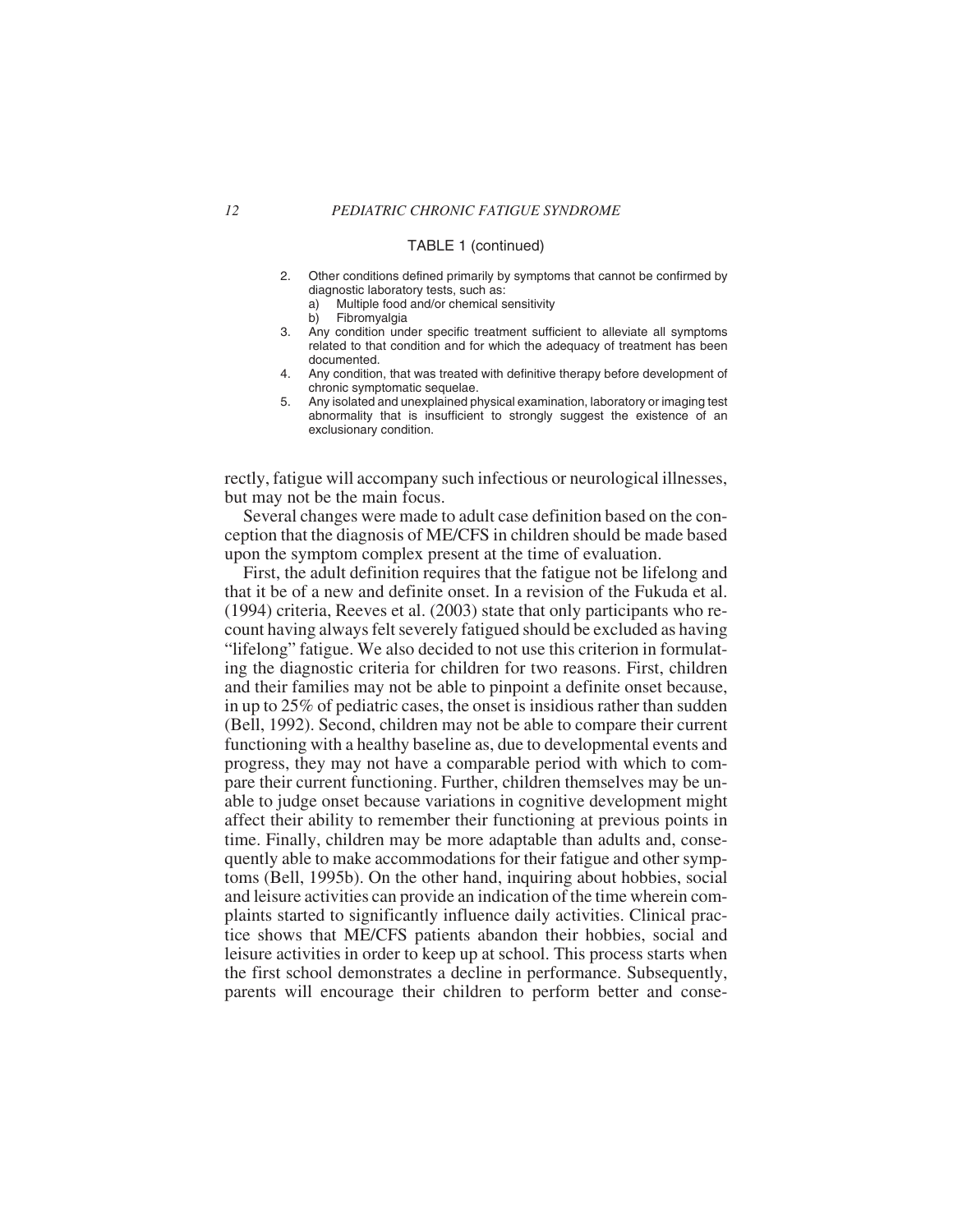quently to spend more time in order to achieve higher levels of functioning at school. Therefore, although no exact onset can be identified by the child or parents, through the assessment process, it is often possible to pinpoint the time point when the fatigue started to interfere with the children's daily functioning.

Similarly, the provision that the symptoms such as sore throat or memory impairment not predate the fatigue has also been modified. It has been found that, in children with an insidious onset, such symptoms may in fact predate fatigue. Alternatively, children may have a history of sore throats, ear infections, or upper respiratory infections as part of the usual childhood series of illnesses. However, these illnesses may make it difficult to tease out the onset of ME/CFS symptoms. In addition, parents and children may not be aware of the fatigue but may notice other symptoms. Furthermore, children may also present as irritable rather than fatigued, and it may be difficult to date the onset of this symptom. The symptoms present at the time of diagnosis should, however, be associated in a complex of symptoms that occurs repetitively or chronically.

Second, debate has also occurred regarding the six-month requirement for the fatigue and other symptoms (Kulig, 1991; Vereker, 1992). The Canadian criteria suggest that children with symptoms lasting more than three months duration can be diagnosed with the illness (Carruthers et al., 2004). We agree with this notion, as Fowler et al. (2005) did not find differences between 8-17 years olds with 3 versus 6 months of chronic fatigue. Overall, the criterion regarding the duration of the symptoms varies from two weeks to six months (Van Hoof & Maertens, 2002). Arbitrarily, we propose to diagnose a CFS-like condition after 1 to 2 months of duration. After three months, ME/CFS can be diagnosed. In clinical practice, however, it often takes more than one year before a ME/CFS diagnosis is given to children and adolescents (Van Hoof et al., in press).

Third, the threshold number of four symptoms has been changed, as we now adopt a similar system to that used with the Canadian ME/CFS criteria of symptom clusters. Appendix A provides a copy of the Pediatric ME/CFS Questionnaire, which provides a way of gathering this information to help diagnose pediatric ME/CFS. It is generally recommended that adolescents age 12 and older fill it out themselves, and parents can assist or fill it out for the children 11 and under, although adherence to this guideline would vary depending on the comprehension level of the individual child. It is possible that more than one person (e.g., child only, parent only, both parents, other primary caregiver)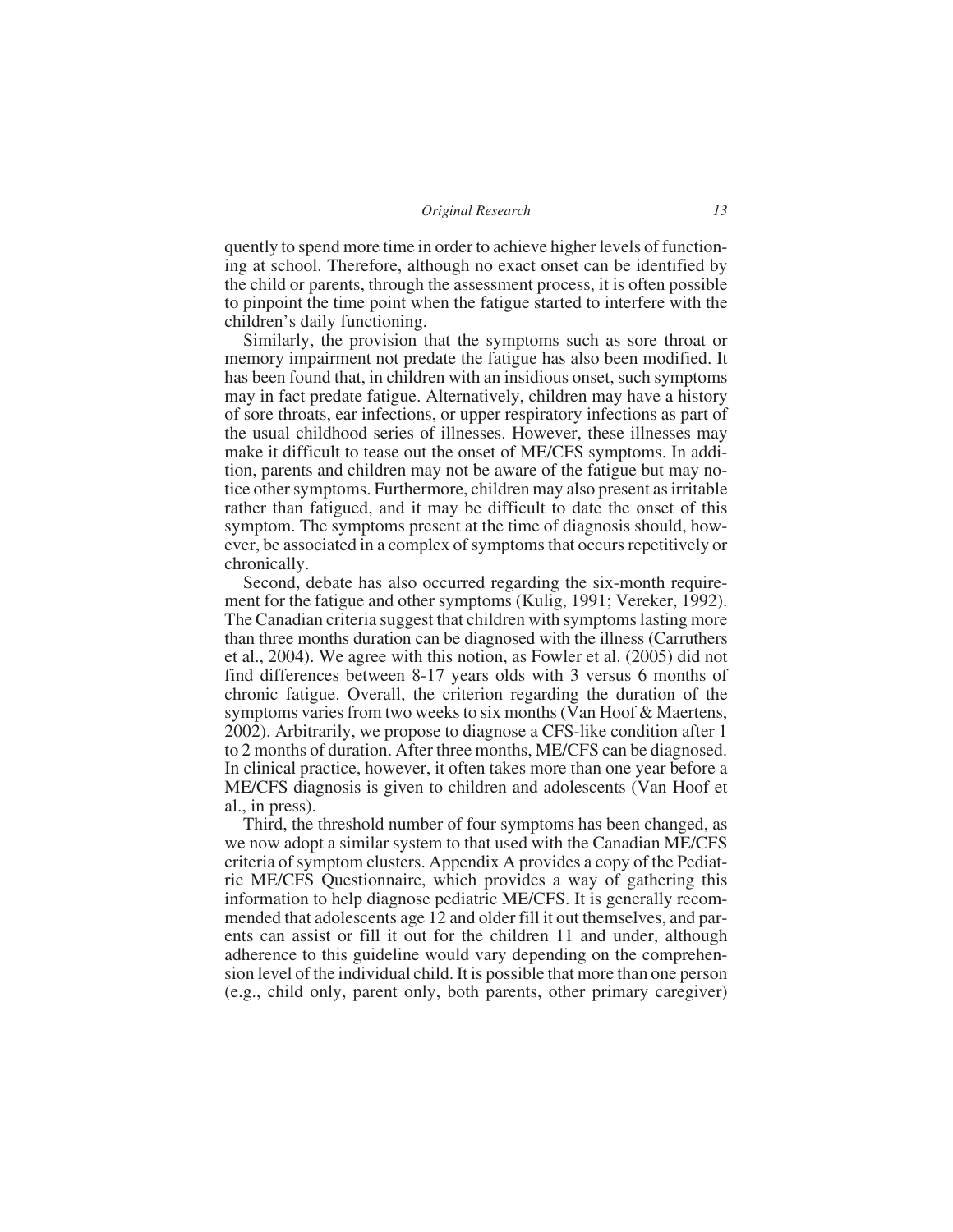could fill out the Questionnaire. Some clinicians feel that it is almost never acceptable to only involve one parent in doing a child/adolescent evaluation, because a limited and sometimes inaccurate view of the child and family often results from questioning only one parent. Research by Jones et al. (2004) revealed that significant differences exists between parental and children's descriptions of the illness. Thus, whenever possible, information from both parents should be collected. Further, it may be appropriate to gather information from grandparents, extended family members, or other caregivers if they are in close contact with the young person.

For a diagnosis of pediatric ME/CFS, the following five classic ME/ CFS symptom categories must occur (see Table 1). Post-exertional malaise, the first criteria symptom, must occur with loss of physical or mental stamina, rapid muscle or cognitive fatigability (or easy distraction as the behavioral component of cognitive fatigability). The second symptom category is unrefreshing sleep, or disturbance of sleep quantity or rhythm. The third symptom category requires that the young person exhibit either 1. myofascial pain, 2. joint pain, 3. abdominal and/or 4. head pain. The fourth symptom category is the occurrence of two or more neurocognitive manifestations. Finally, the fifth symptom category requires at least one symptom from two of the following three subcategories: 1. Autonomic manifestations, or 2. Neuroendocrine manifestations, or 3. Immune manifestations. For those patients who do not have the minimum duration of 3 or more months for the 5 classic ME/CFS symptom categories, the diagnosis should be ME/CFS-like. In contrast, there are a small number of patients with no pain or sleep dysfunction, and some pediatric cases might have only 2 to 4 ME/CFS classic symptom categories above. For these individuals, a diagnosis of atypical pediatric ME/CFS can be given. Those individuals with pediatric ME/ CFS as well as atypical pediatric ME/CFS and pediatric ME/CFS-like are important to study.

Some support for the inclusion of these symptoms emerged from Rowe and Rowe's (2002) confirmatory factor analysis, which found muscle pain and fatigue, neurocognitive, abdominal head and chest pain, neurophysiological, and immunological factors. Abdominal symptoms have been added to the list, and this is supported by the work by Rowe and Rowe (2002). Autonomic symptoms have also been added, and this is supported by the Canadian case definition, (Carruthers et al., 2003), which pointed to autonomic manifestations (neurally mediated hypotension, light headedness). In addition, a study by Jason, Torres-Harding et al. (2002) found a symptom currently not part of the Fukuda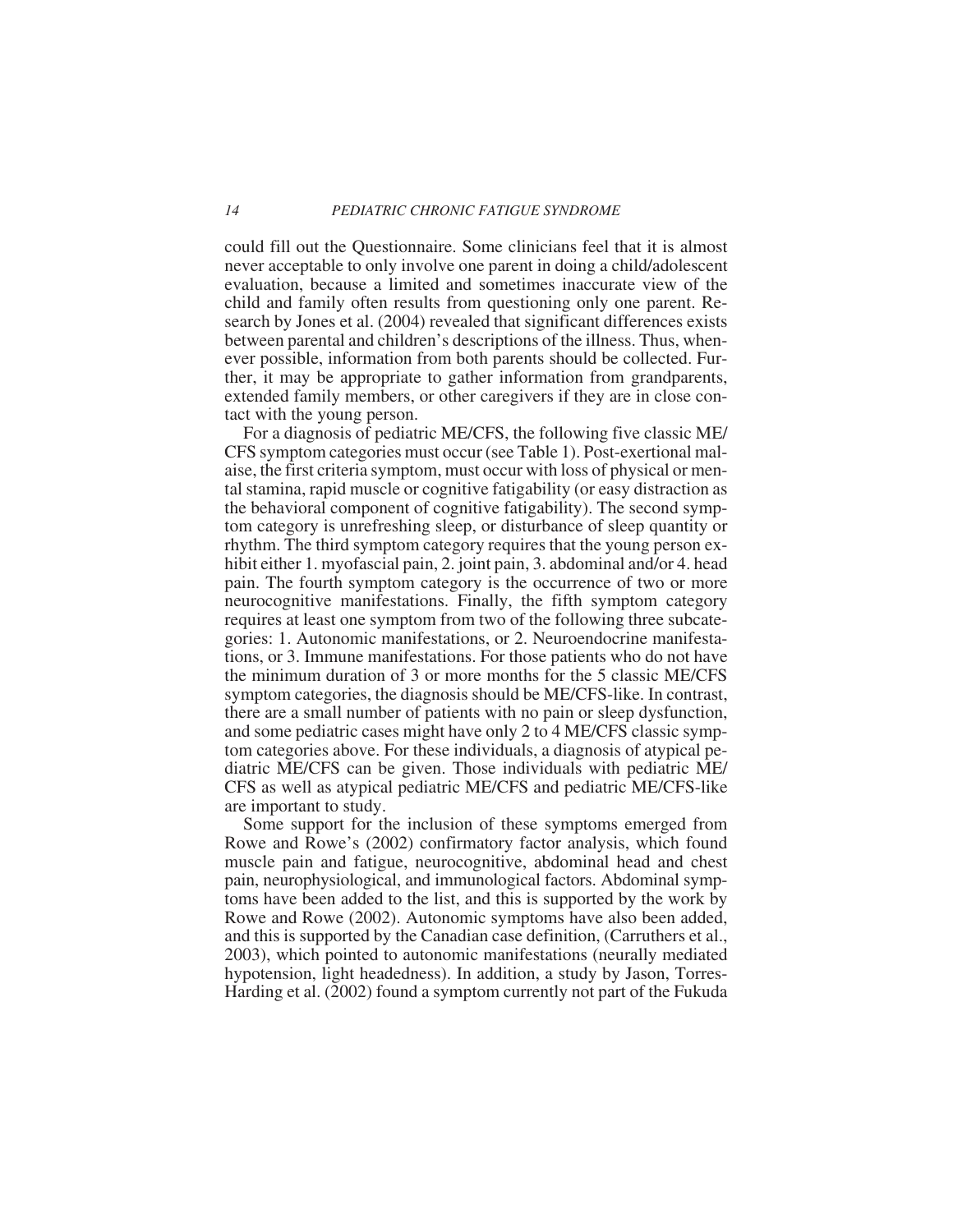criteria, shortness of breath, did differentiate the groups in adults with ME/CFS. Given that autonomic manifestations might play a role in pediatric neurally mediated hypotension, which has been connected to ME/CFS (Poole et al., 2000), this symptom was also included. Overall, De Becker et al. validated the importance of the general, cognitive and musculoskeletal symptoms. These symptom factor scores were associated with differentiation of both the Holmes and Fukuda defined CFS patients from non-CFS patients (De Becker et al., 2001).

It is important that each of the symptoms should be either moderate or severe, but this "severity index" has not been well defined in previous criteria. We now specify that symptoms that are present be rated on the following scale:  $1 = not present$ ,  $3 = moderate$ ,  $7 = severe$ . Symptoms need to be rated at moderate or severe (e.g., 5 or higher) to meet criteria. The rating scale, rather than a simple yes/no dichotomy, will facilitate accurate diagnosis in the research setting for several reasons. First, it will eliminate false positives on a dichotomous symptom checklist, as most of these symptoms are common to a variety of childhood illnesses, although not to a moderate or severe degree. Second, it will assist the rater, who when faced with a dichotomous choice, may choose "no" if the symptoms are present sometimes or are not severe. Finally, the rating scale will increase the amount of information gathered about each symptom. This will also allow better comparison over time, as symptom severity may wax and wane. In addition, providing information concerning the date of onset of the symptoms might allow investigators to better understand the progression of this illness. This type scoring design allows a dimensional diagnostic evaluation based upon the presence of the symptoms and a traditional ICD-10 categorical diagnosis. This scoring design is implemented because in diagnosing, it is important to take into account both the presence of the symptoms as well as the distress they create.

Fourth, the Canadian ME/CFS clinical case definition (Carruthers et al., 2003) states that the concurrent occurrence of the symptoms must have persisted or recurred during six or more consecutive months of illness. We think it is better to indicate the past 3 months, as we are attempting to diagnose current ME/CFS in pediatric cases. In addition, it is clear that the symptoms need not be continuous for the three-month period and may predate the onset of the recognized fatigue. However, it is unclear what is meant by "persisted or recurred" during the past three months. This is a rather complex concept and can lead to unreliability unless the criterion is better specified. We now operationalize this phrase by assessing how often the patient has experienced the symptom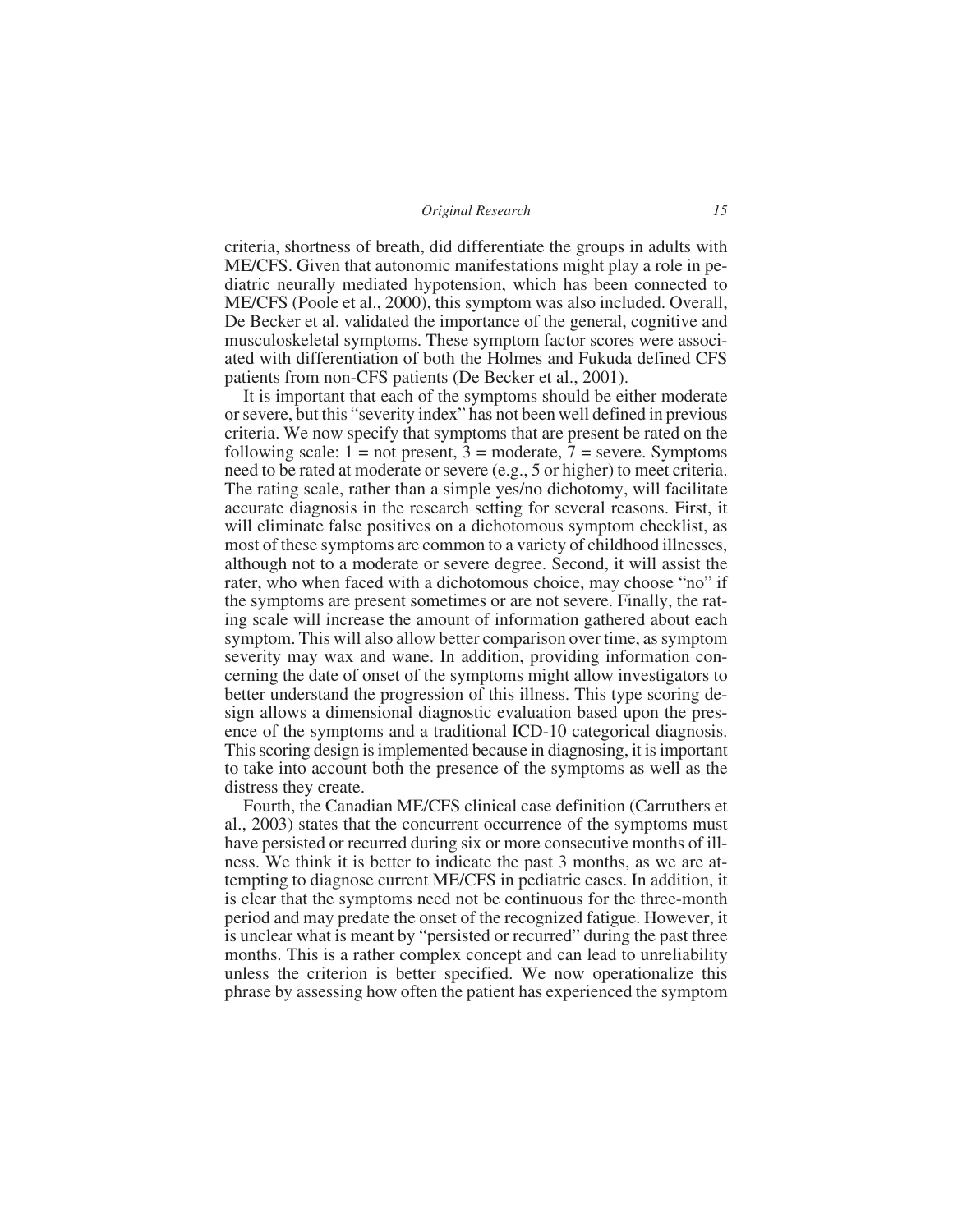over the past 3 months using the following 7 point scale, from  $1 =$  hardly ever to  $7$  = every day). To be counted as "persisted or recurred," the individual would have to indicate a score of at least 4.

In addition to including criteria to determine the meaning of substantial reductions in activity, associated criteria are needed to assess issues of illness severity and remission states. Borrowing from *Diagnostic and Statistical Manual of Mental Disorders, Fourth Edition* (DSM-IV) (American Psychiatric Association, 1994) terminology and the CFS clinical case definition developed by Lapp and Cheney (1995), patients' severity of symptoms might be classified as follows: (A) minimal (just enough symptoms to meet the diagnosis, particularly occurring with exertion, usually able to attend school); (B) mild (few symptoms in excess of those in the diagnosis, occurring even at rest, may be able to attend school part of the time); (C) moderate (many symptoms in excess of those in the diagnosis, moderate symptoms at rest that become severe with effort, unable to attend school); (D) severe (often housebound or bedbound); (E) in partial remission (full criteria for the syndrome were previously met, but currently only a few symptoms remain with effort, able to attend school regularly); and (F) in full remission (no longer any symptoms, even with effort, able to attend school). For individuals who require a more differentiated way of classifying patients' severity of illness, we suggest using the AYME Functional Ability Scale (2005).

Fifth, exclusionary medical diagnoses include genetic and other disorders usually first evident in childhood that would explain the fatigue and symptoms, as well as those exclusionary medical diagnoses enumerated in the adult definition. Medical diagnoses that have been adequately treated (e.g., Lyme disease) or that are not likely to cause fatigue should not be considered exclusionary. One change, however, revolves around the depression diagnosis. In the Fukuda et al. (1994) adult definition, melancholic and psychotic depression are considered exclusionary conditions, primarily due to the findings that melancholic and psychotic processes represent distinct biological or endocrinological processes and may respond well to antidepressant or anti-psychotic medications (Robbins et al.,1989; Schulkin, 1994). Depression is less common in childhood, compared with adolescence, and symptoms may differ between these two age groups. Depressed pre-pubertal children are more likely to present with psychomotor agitation, symptoms of phobic and separation anxiety, and somatic complaints. Adolescents with depression, on the other hand, are more likely to present with symptoms such as anhedonia, hypersomnia, weight loss or gain, hopelessness, and lethal suicide attempts. The two groups of depressed youth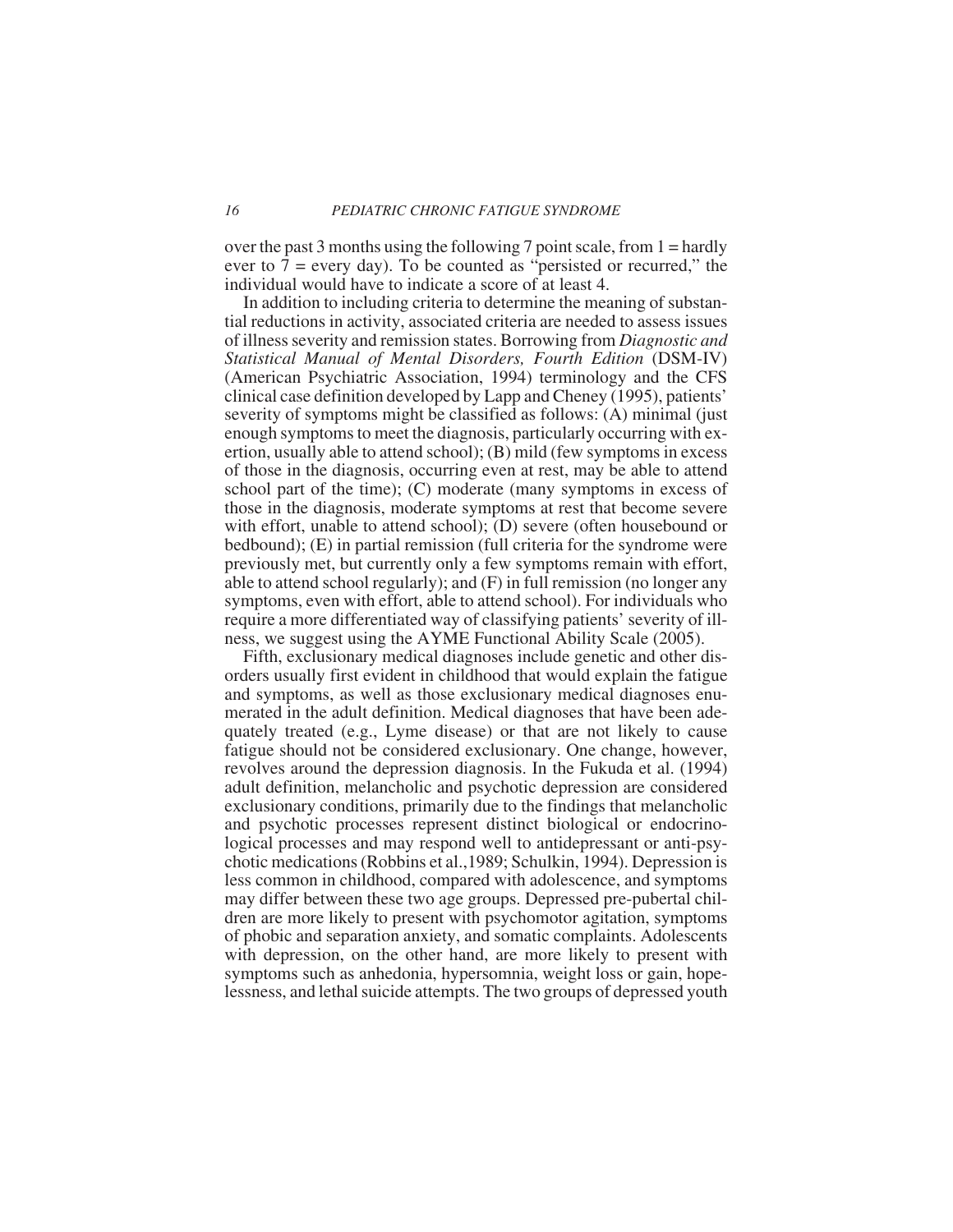do not differ on symptoms such as depressed mood, guilt, fatigue, or negative self-image (Compas et al., 1993). As symptoms of depression overlap with those of ME/CFS (Hawk et al., in press), a careful evaluation must be conducted by the physician, with close attention to the differing developmental presentations (Jason, 1997). Inquiring about hobbies and leisure activities is important in distinguishing depression and ME/ CFS. Those with the latter diagnosis will have abandoned their hobbies and leisure activities. In particular, if adolescents are sick, not diagnosed, and not believed, the youngsters could become depressed and anxious. Further inquiring about depressive or anxious feelings will reveal an underlying frustration as a result of loosing control rather than a negative self-image. Furthermore, if children experience frequent absences, but no "diagnosis" and no extra help or support, they will have to struggle to catch up when they have to return to school, and this can also lead to depression and anxiety. Thus, depressive feelings should not be considered necessarily exclusionary, as it may co-exist with ME/ CFS, particularly if it is a reactive depression to the losses incurred by the illness. There could be a strong feeling of disappointment in ME/ CFS children towards their support and peer group as they can not explain the child's condition. This differentiation may also be assisted by evaluating the course of both the depressive symptoms and fatigue symptoms, to determine whether depression and fatigue co-vary or appear to be separate diagnostic entities. However, depression is one of the major entities to be considered during differential diagnosis, and, when it may better explain the fatigue and child's symptom patterns, may be the appropriate diagnosis rather than ME/CFS.

Reeves et al. (2003) has recommended that major depressive disorder with melancholic features, anorexia nervosa, or bulimia, not be considered exclusionary if these conditions have been resolved for more than 5 years before the onset of the current illness. We believe that pediatric psychotic disorders of any variety continue to be exclusionary. In addition, eating disorders (i.e., anorexia nervosa and bulimia nervosa) and substance abuse have been qualified to be exclusionary only if the diagnosis is current; a diagnosis of melancholic depression, substance abuse or eating disorder that has been appropriately treated and resolved should not be considered exclusionary.

Table 1 also lists disorders that should not necessarily be considered exclusionary, although they may present comorbidly with ME/CFS. Such disorders include school phobia, separation anxiety disorder, and fibromyalgia. School phobia and separation anxiety disorder are two disorders that should be carefully considered in the differential diagno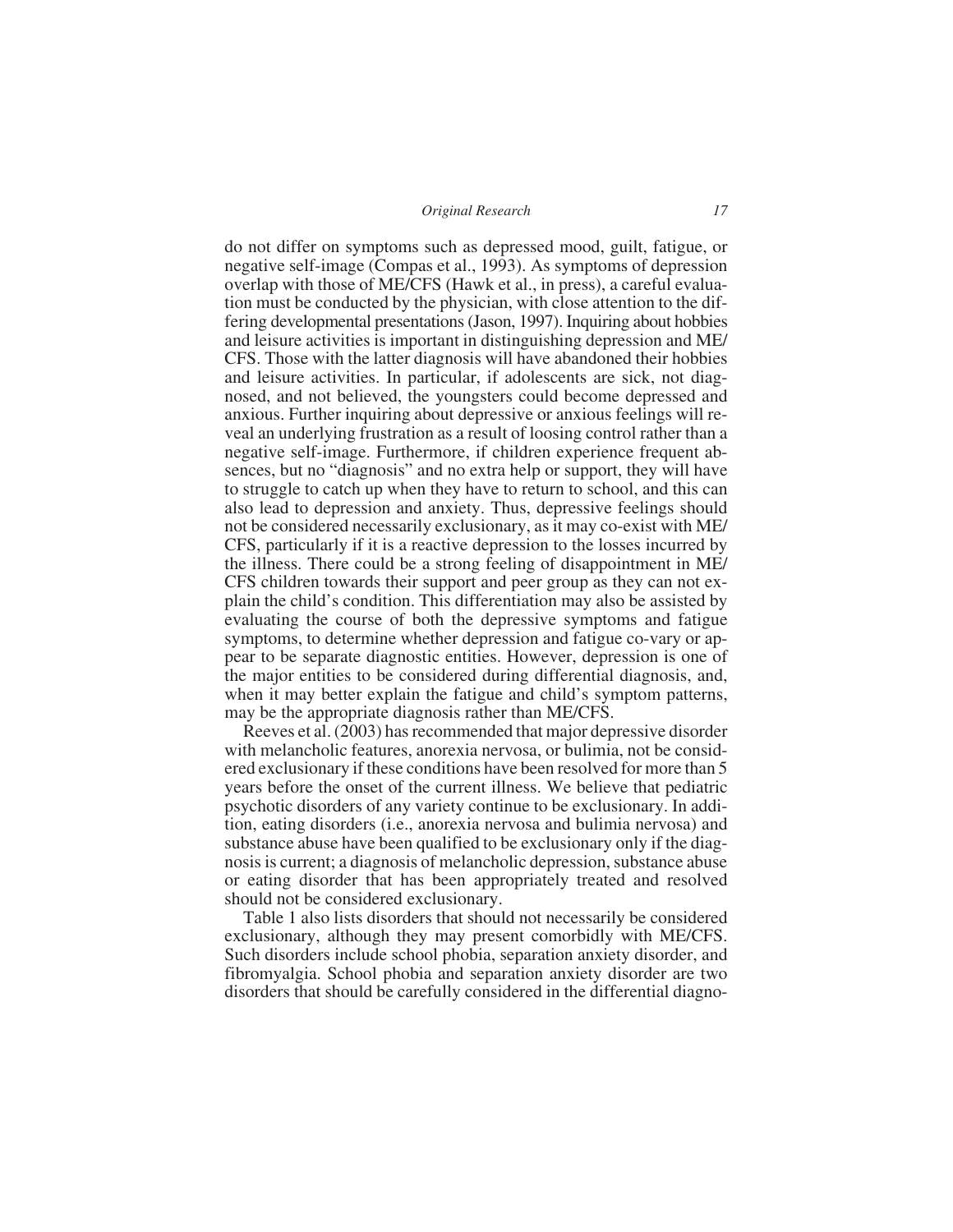sis. When school phobia or separation anxiety disorder predate the fatigue and other symptoms, it is possible that a diagnosis of ME/CFS is inappropriate and that the symptoms are better explained by a psychological disorder. Children with school phobia may be differentiated from children with ME/CFS in that the former typically feel ill in the morning but recover once allowed to remain home from school (Pilkington & Piersel, 1991). In contrast, children and adolescents with ME/CFS would experience symptoms not only at school, but in other settings. Furthermore, with school phobia, symptoms are typically present only on school days, not weekends or holidays. Similarly, familial disturbance and dysfunction should be closely examined during the diagnostic process. In cases where a child's symptoms are clearly the result of such dysfunction (e.g., the child's illness holding an unstable marriage together), a diagnosis of ME/CFS would be inappropriate. However, it is just as likely that a child may be truly ill with ME/CFS and be part of an unhealthy family system.

# *CLARIFICATION OF DIAGNOSTIC CRITERIA*

The criterion that the fatigue not be the result of ongoing exertion (Criterion 1A) has been criticized as too vague. For the purposes of clarification and consistency, in the case of a child who is active (e.g., participates in extracurricular activities, sports, outings with friends) but exhausted yet recovers quickly when activity is decreased, the fatigue would be considered to be the result of ongoing exertion or activity and, thus, would exclude a ME/CFS diagnosis. However, a child who participates in very little activity (possibly to minimize ME/CFS symptoms) when compared to his or her same-age peers, and becomes exhausted upon minimal exertion would not be excluded from a ME/CFS diagnosis due to the ongoing exertion clause. Inquiring about hobbies and leisure activities will reveal abandonment of their hobbies and leisure activities. In summary, normal fatigue is not activity limiting, whereas the fatigue present in ME/CFS limits the individual's activity to varying degrees.

Similarly, the provision that the fatigue is not substantially alleviated by rest (Criterion 1B) requires clarification. Although a child with ME/ CFS may feel better after rest, he or she may get sick again quickly upon minimal activity or exertion. Thus, in this case, the rest does not completely eliminate the syndrome, although it may provide some relief, and this symptom pattern should not exclude a ME/CFS diagnosis. The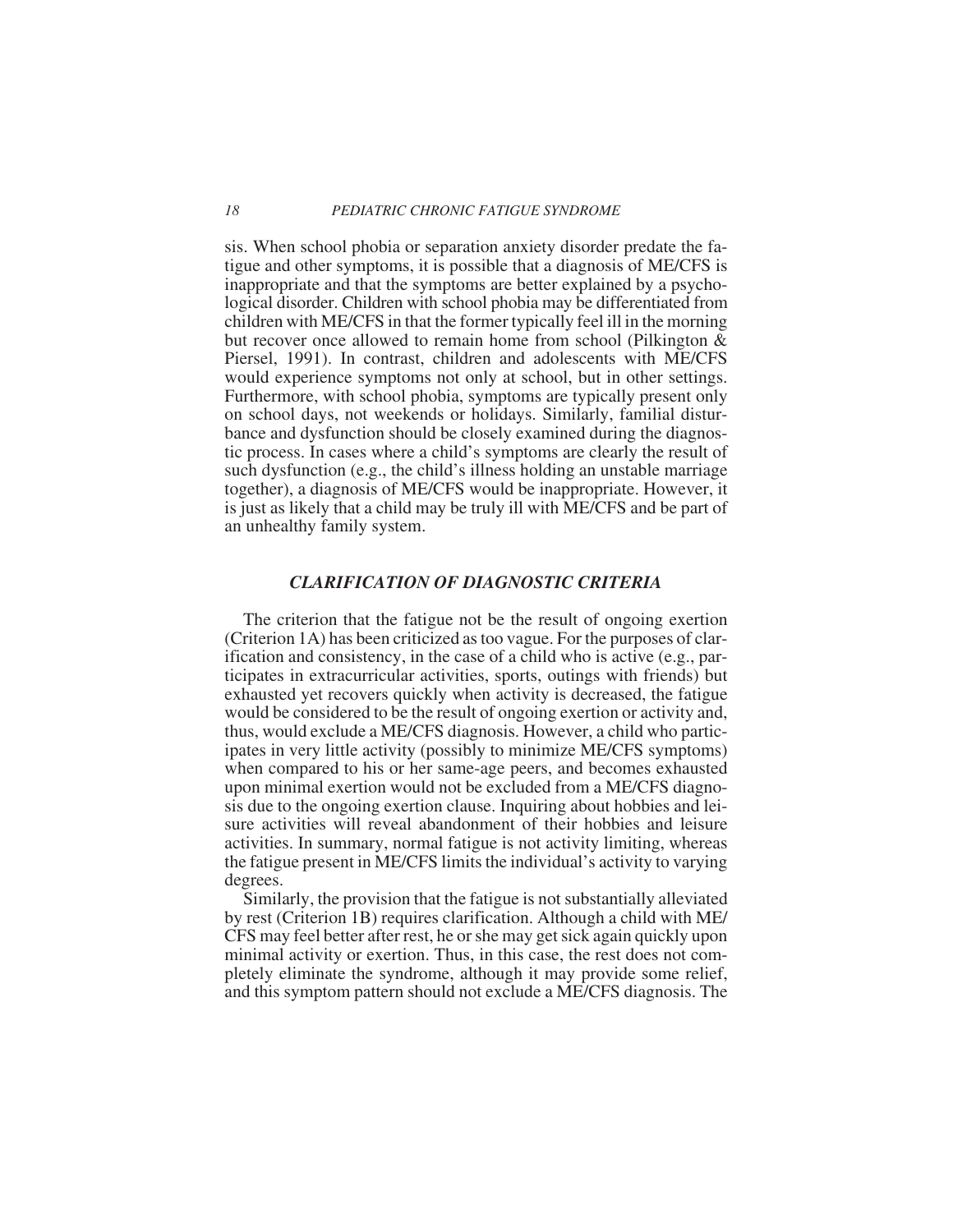duration of the post-exertional fatigue is important. It can last for a considerable time and be accompanied by other symptoms such as cognitive downturn, muscle fatigability, as well as resurgence of other CFS symptoms. Another symptom that frequently occurs is social withdrawal to minimize ME/CFS symptoms. Previously extraverted, easygoing and happy children become introvert and quiet. Their parents talk about the perceived desire of their children to withdraw from social interactions and become less noticeable.

The criterion that the illness results in a substantial reduction in level of academic, social, or personal functioning (Criterion 1C) requires some clinical judgment. It may be difficult to determine changes from previous level of functioning in very young children who may not be able to recall, nor may their parents be able to recall, their previous activity levels. School personnel school reports can provide an estimate of the premorbid intellectual capacities of the ME/CFS child. It is possible to assess premorbid functioning by reviewing teacher reports before and after the onset of the symptoms. Clinical practice indicates that ME/ CFS patients had good premorbid functioning and were considered as easy-going and motivated students. With onset of the illness, this level of functioning decreases and it is reflected in the school reports.

In these cases, it is appropriate to compare the child's daily functioning with what would be expected of a same-age peer. For example, inability to attend school, difficulty attending to activities of daily living (e.g., bathing, dressing, or feeding), or lack of participation in social activities due to illness or symptoms such as dizziness should be considered when making the diagnosis. Where possible, there should be validation of decreased activity level and other symptoms by outside sources, such as teachers or school nurses who are familiar with ME/ CFS. The AYME Functional Ability Scale (2005) is a promising way of differentiating patients' functional abilities.

## *PSYCHOLOGICAL INSTRUMENTS*

To assess comorbid neuropsychiatric conditions, instruments such as the Diagnostic Interview for Children and Adolescents-Revised (DICA; Herjanic & Reich, 1982) or the Structured Clinical Interview for the DSM-IV for Children (KID-SCID; Hein) may be used to determine diagnoses. Instruments such as the Children's Depression Inventory (CDI; Kovacs, 1992) or the Schedule for Affective Disorders and Schizophrenia-Children's Version (K-SADS; Chambers et al., 1985) may be used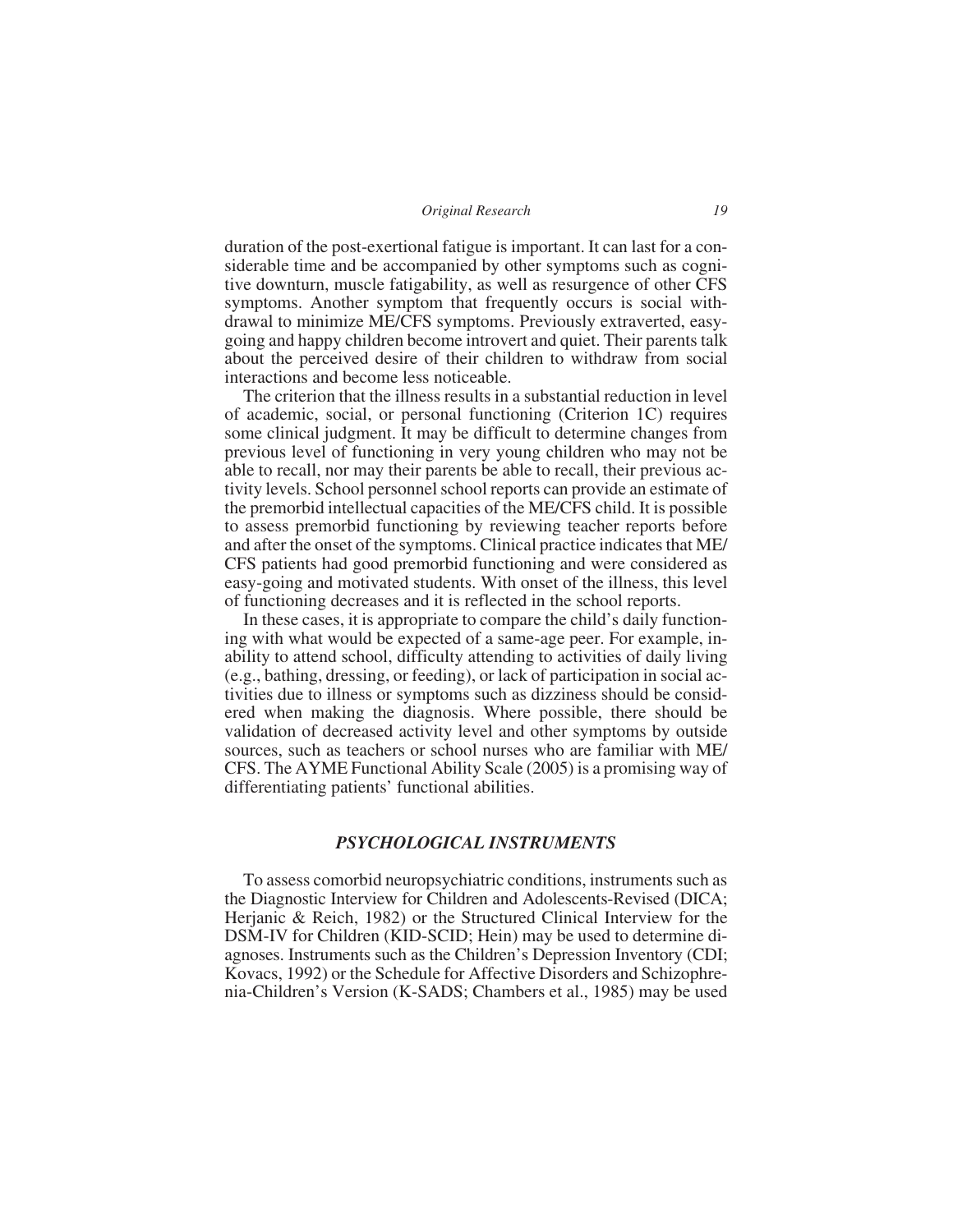to assess level of depression. Minimal work has been done in the area of assessment of children's fatigue. Walford, Nelson, and McCluskey (1992) report the satisfactory adaptation of the fatigue questionnaire by Wessely and Powell (1989), later revised by Chalder et al. (1993), for use with children. However, no psychometric data are available for this scale in relation to the pediatric population. As Stouten (2005) recently pointed out, many frequently used fatigue scales do not accurately represent the severe fatigue that is characteristics of CFS (although this problem is avoided with the Profile of Fatigue-Related Symptoms, Ray et al., 1992).

Sleep disturbances can be assessed by using the *Pittsburgh Sleep Quality Index* (Buysse, 1989), which has been effectively used in elementary school age samples (Tan, 2004). This Index measures sleep disruptions and sleep quality. The McGill Pain Questionnaire is well validated, is available in a short form (Melzack, 1975), and has been reliably used with pediatric samples (O'Rourke, 2004). Finally, children's functional status may be assessed using the Children's Health Questionnaire (Landgraf, Abetz, & Ware, 1996), an instrument that will assess physical and psychosocial well-being. The 12 concepts measured by both forms of the CHQ include physical functioning, bodily pain, general health perceptions, and self-esteem. As mentioned in the manual, the Changed GHQ-score is most appropriate in chronic conditions as children will incorporate their symptoms in their own 'conceptual frame.' The scale 'no more than usual' is included in the changed GHQ scoring procedure.

### *INTERVENTIONS TO INCREASE QUALITY OF LIFE*

In the case of children, day-to-day management of a chronic disease and its psychological consequences becomes a family affair with parents in particular having a key role to play. Thus, it is not surprising that the role of interventions in facilitating adaptation to the challenges of chronic disease has received growing recognition. Information presented to the child, parents and other primary caregivers should make them equipped to play an active role in the daily management of their illness. A number of interventions are drawn on theoretical concepts such as self-efficacy and empowerment. At the individual level, key elements of empowerment include access to information, ability to make choices, effective change in one's life, assertiveness and self-esteem (Rogers et al., 1997). Similarly, self-efficacy has been posited as a cen-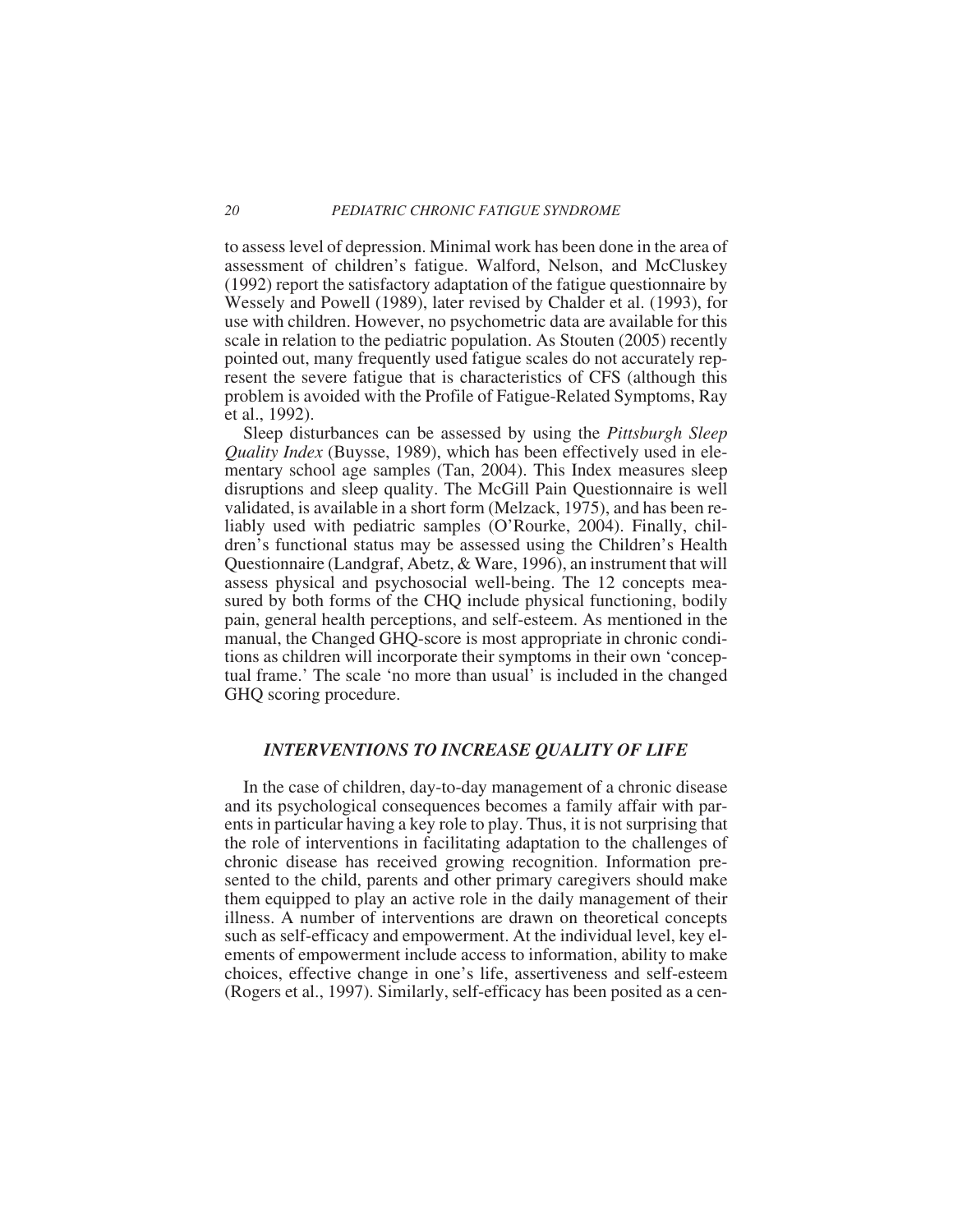tral, mediating mechanism in human agency (Bandura, 1988), whereby perceptions of capabilities to carry out the courses of action necessary to meet situational demands influence choice of actions pursued, level of motivation, thought pattern and emotional reactions experienced. There is evidence of effectiveness for interventions incorporating cognitivebehavioral techniques on variables such as self-efficacy, self-management of disease, family functioning, psychosocial well-being, reduced isolation and social competence. Overall, psycho-educational interventions can take many forms including simple provision of information via written materials, computer programs or the Internet.

Psycho-educational interventions for children and their families, however, need to take account of developmental age as well as disease progression. Glasgow and colleagues (1999) suggest that problems with self-care typically emerge during the first few years after diagnosis or during early adolescence (13-15 years). Thus, educational and skills training approaches may be particularly important for both child and family at the time of diagnosis and for adolescents who are assuming responsibility for self-care. In CFS/ME area with pediatric samples, there have been only a few implemented non-pharmacologic interventions, and few had appropriate controls or long-term follow-up (Whiting et al., 2001; Barlow & Ellard, 2004).

# *SUGGESTIONS FOR FUTURE RESEARCH ON PEDIATRIC ME/CFS*

The definition proposed here is provided as a starting point for facilitating consistent research on pediatric ME/CFS. This definition should be subjected to rigorous scientific study to determine its efficacy. In particular, reliability studies should be conducted to determine if the definition facilitates consistent diagnosis (Jason et al., 1997). Rowe and Rowe (2002) used 24 key symptoms and found one underlying syndrome factor, suggesting that the syndrome complex can be legitimately designated as a syndrome. In addition, Komaroff and colleagues (1996) compared symptoms and fatigue characteristics of a large sample of adult ME/CFS patients with three other groups (healthy controls, depressed subjects, and patients with multiple sclerosis) to determine the validity of each symptom and its contribution to differential diagnosis. Similar techniques would be useful in validating the pediatric definition.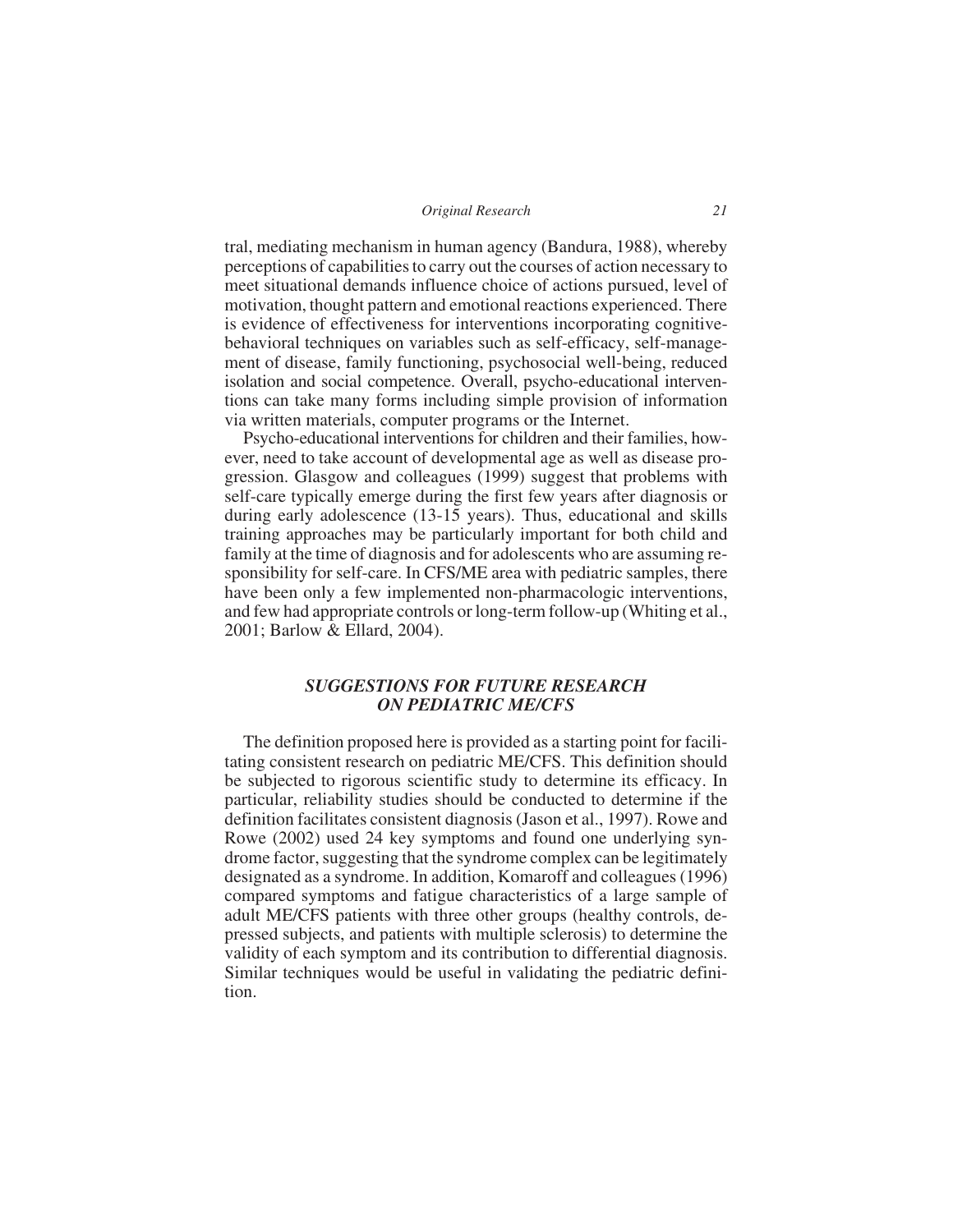Future research on pediatric ME/CFS should carefully word questions aimed at identifying children's level of fatigue, and the developmental context of the children and adolescents being assessed should be taken into account. As children may present as irritable rather than complain of fatigue, questions that focus on school problems (e.g., learning or memory problems) or other consequences of fatigue may need to be asked in addition to questions regarding fatigue. In addition, as there may be discrepancies between caregiver's reports of the child's functioning and the child's own assessment, a comparison of these two descriptions of symptomatology should be made.

Fukuda et al. (1994) recommended subgrouping adult ME/CFS patients and similar efforts would be appropriate in the study of pediatric ME/CFS. In addition, it is clear that the current cohort of individuals diagnosed with ME/CFS is a diverse group with varying disease course and disability patterns, offering limited understanding of the etiology or pathology of the illness and its components when considered together (Jason et al., 2005). Patterns of illness course and duration are difficult to decipher when using the current diagnostic criteria to identify individuals with this illness. Similar to disorders such as cancer, it is highly likely that a number of distinct types of ME/CFS exist and that the current method of grouping all individuals who meet diagnostic criteria together complicates the identification of biological markers in these subgroups.

The arguments against articulating a definition of ME/CFS specifically for pediatric patients revolve primarily around the harm of an inaccurate diagnosis. These arguments include the uncertainty in diagnosing children due to difficulty in obtaining an accurate self-report from young children. In addition, premature diagnosis may prevent recognition of a treatable condition. Finally, some researchers and clinicians doubt that ME/CFS exists as a clinical entity in children, particularly young ones. However, a consistent case definition is needed to facilitate research on pediatric ME/CFS and to assist in the identification of homogenous groups. While some researchers have suggested that children and adolescents have a higher rate of recovery from ME/CFS when compared to adults, there is still a subgroup of pediatric cases whose illness persists for extended periods of time (Arav-Boger & Spirer, 1995; Smith & Carter, 2003). A consistent case definition would facilitate longitudinal investigations into the prognosis of CFS and help identify risk factors which may predict poorer prognosis, so that these higher risk children and adolescents receive earlier intervention.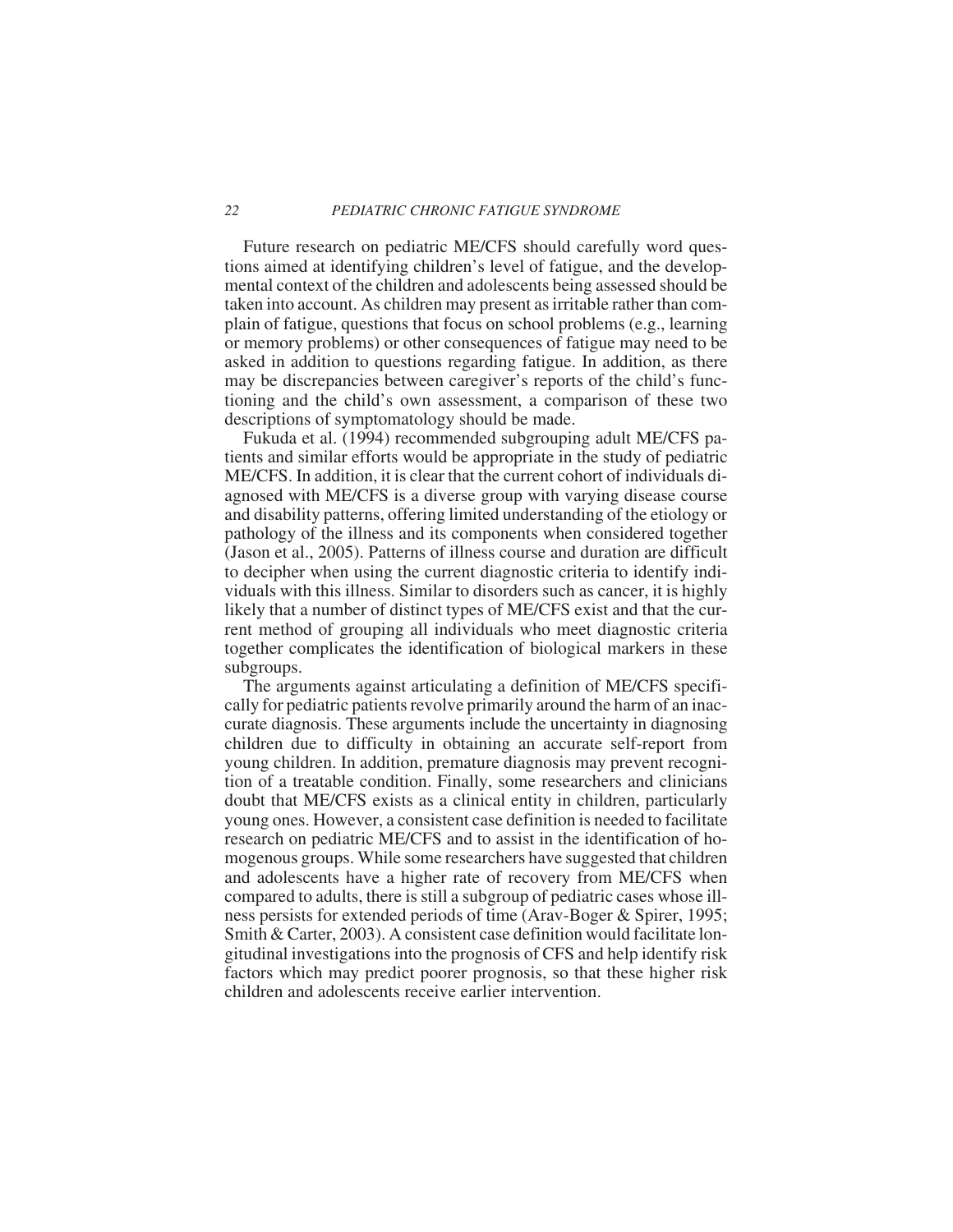The summary of symptoms in Table 1 could be referenced by pediatricians, school nurses, and even school teachers and staff responsible for Individual Education Plan development and implementation. In addition, the criteria list could be useful to the young person, parents or others advocating for the youth with ME/CFS in need of accommodations since it would give legitimacy to the child's symptoms. The rapid, accurate identification of cases of ME/CFS followed by comprehensive and appropriate support and treatment might increases chances of recovery for all children and adolescents with this debilitating illness.

## AUTHOR NOTE

The authors appreciate the support from the Board members of the International Association for Chronic Fatigue Syndrome. In addition, they thank the following people who have provided them constructive feedback: Pat Fero, Jill McLaughlin, Eleanor Stein, Mary Schweitzer, Michael Yogman, Kathleen Gale, Connie Vander Eb, and John Herd.

### NOTE

1. The acronym ME/CFS refers to Myalgic Encephalomyelitis and Chronic Fatigue Syndrome, according to the Canadian Case Definition. The patient community has felt that the term chronic fatigue syndrome trivializes the seriousness of this illness, as the illness is typified by many severe symptoms in addition to fatigue, and fatigue is generally regarded as a common symptom experienced by many otherwise healthy individuals in the general population. The term Myalgic Encephalomyelitis had been used prior to the use of the term chronic fatigue syndrome (Acheson, 1959). Some individuals have preferred to use the term Myalgic Encephalopathy rather than Myalgic Encephalomyelitis, as the former term does not suggest brain inflammation.

#### REFERENCES

- Acheson E.D. (1959). The clinical syndrome variously called benign myalgic encephalomyelitis, Iceland Disease, and epidemic neuromyasthenia. *American Journal of Medicine*, *26*, 569-95.
- American Psychiatric Association. (1994). *Diagnostic and statistical manual of mental disorders* (4th ed.). Washington, DC: Author.
- Arav-Boger, R., & Spirer, Z. (1995). Chronic Fatigue Syndrome: Pediatric aspects. *Israel Journal of Medical Sciences*, *31*, 330-334.
- AYME Functional Ability Scale (2005). Association of Young People with ME. See *<http://ayme.org.uk/print.php?sid=10&id=11>*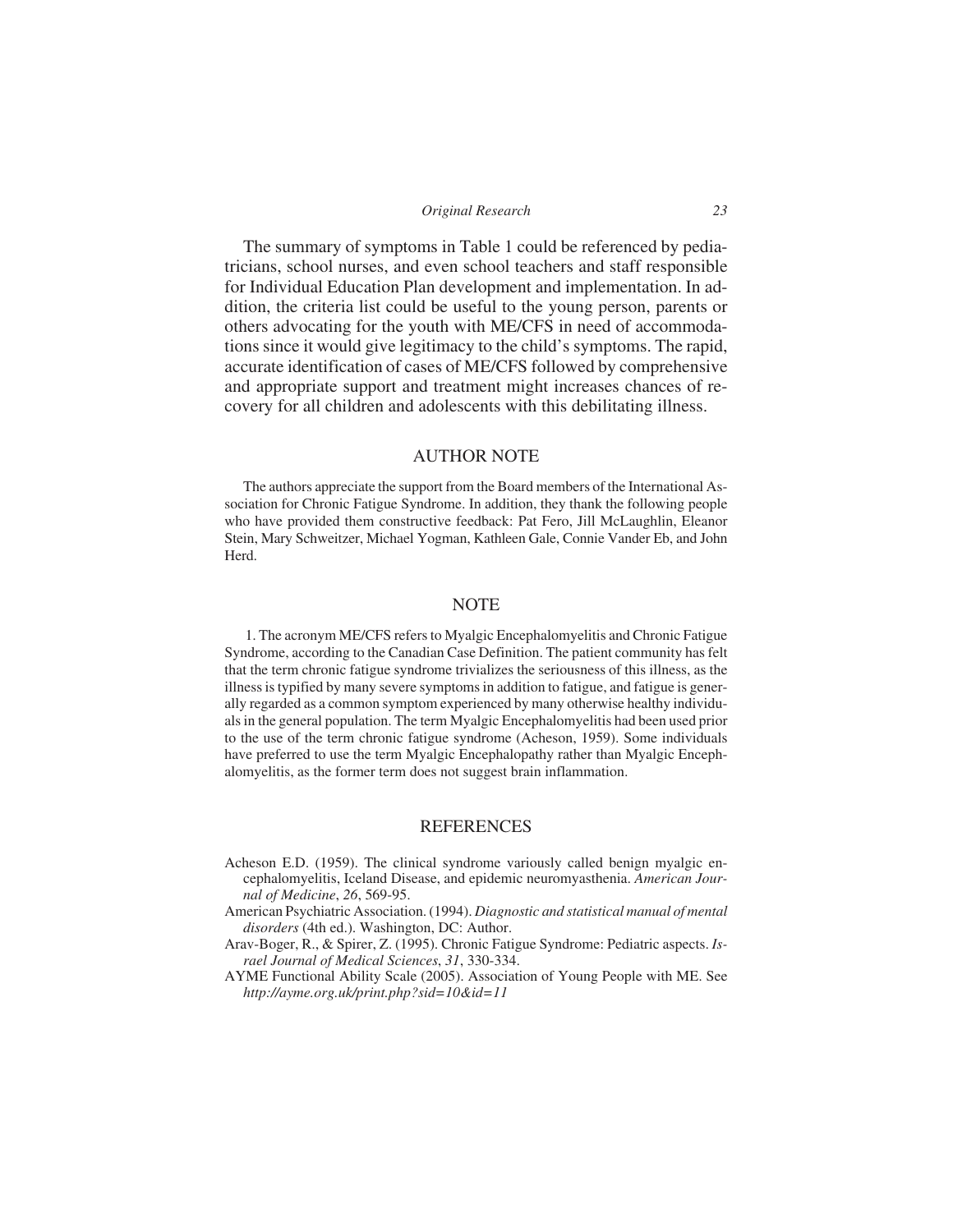- Bandura, A. (1988). Perceived self-efficacy: Exercise of control through self belief. In: Annual Series of European Research in Behaviour Therapy. In J.P. Dauwalder, M. perez & V. Hobbi (Eds); Vol. 2, pp. 27-59. Lisse, The Netherlands.
- Barlow J.H., & Ellard D.R. (2004). Psycho-eductaional interventions for children with chronic disease, parents and siblings: An overview of the research evidence base. *Child: Care, Health & Development*, *30*(6): 637-645.
- Baumer, J.H. (2005). Management of chronic fatigue syndrome/myalgic encephalopathy (CFS/ME). *Archives of Disease in Childhood–Education and Practice*. 90: ep46-ep50; doi:10.1136/adc.2005.080085.
- De Becker, P., McGregor, N., & DeMeirleir, K. (2001). A definition-based analysis of symptoms in a large cohort of patients with chronic fatigue syndrome. *Journal of Internal Medicine*, *250*, 234-240.
- Bell, D.S. (1992). Chronic Fatigue Syndrome: Recent advances in diagnosis and treatment. *Postgraduate Medicine*, *91*, 245-252.
- Bell, D.S. (1995a). Chronic Fatigue Syndrome in children. *Journal of Chronic Fatigue Syndrome*, *1* (1), 9-33.
- Bell, D.S. (1995b). Diagnosis of Chronic Fatigue Syndrome in children and adolescents: Special considerations. *Journal of Chronic Fatigue Syndrome*, *1* (3/4), 29-66.
- Bell, K.M., Cookfair, D., Bell, D.S., et al. (1991). Risk factors associated with chronic fatigue syndrome in a cluster of pediatric cases*. Review of Infectious Diseases*, *13*(*suppl 1*), S32-S38.
- Buysse, D.J. (1989). The Pittsburgh Sleep Quality Index: A new instrument for psychiatric practice and research. *Psychiatric Research*, *28*, 193-213.
- Carruthers, B.M., Jain, A.K., DeMeirleir, K.L., Peterson, D.L., Klimas, N.G., Lerner, A.M., Bested, A.C., Flor-Henry, P., Joshi, P., Powles, A.C.P., Sherkey, J.A., & van de Sande, M.I. (2003). Myalgic encephalomyelitis/chronic fatigue syndrome: Clinical working case definition, diagnostic and treatments protocols. *Journal of Chronic Fatigue Syndrome*, *11*, 7-115.
- Carter, B.D., Edwards, J.F., Kronenberger, W.G., Michalczyk, L., & Marshall, G.S. (1995). Case control study of chronic fatigue in pediatric patients. *Pediatrics*, *95*, 179-186.
- Carter, B.D., & Marshall, G.S. (1995). New developments: Diagnosis and management of chronic fatigue in children and adolescents. *Current Problems in Pediatrics*, *25*, 281-293.
- Chalder, T., Berelowitz, G., Pawlikowska, T., Watts, L., Wessely, S., Wright, D., & Wallace, E. P. (1993). Development of a fatigue scale. *Journal of Psychosomatic Medicine*, *37*, 147-153.
- Chambers, W. J., Puig-Antich, J., Hirsch, M., Paez, P., Ambrosini, P., Tabrizi, M., et al. (1985). The assessment of affective disorders in children and adolescents by semi-structured interview. *Archives of General Psychiatry*, *42*, 696-702.
- Compas, B.E., Ey, S., & Grant, K.E. (1993). Taxonomy, assessment, and diagnosis of depression during adolescence. *Psychological Bulletin*, *114*, 323-344.
- De Jong, I.W.A.M., Prins, J.B., Fiselier, T.H.J.W., Weemaes, C.M.R., Meijer-Van Den Bergh, E.M.M., Bleijenberg, G. (1997). Het chronisch vermoeidheidssyndroom bij jongeren [Chronic fatigue syndrome in youngsters], Nederlands Tijdschrift voor Geneeskunde [*Dutch Journal for Medicine*] *141*(3): 1513-1516.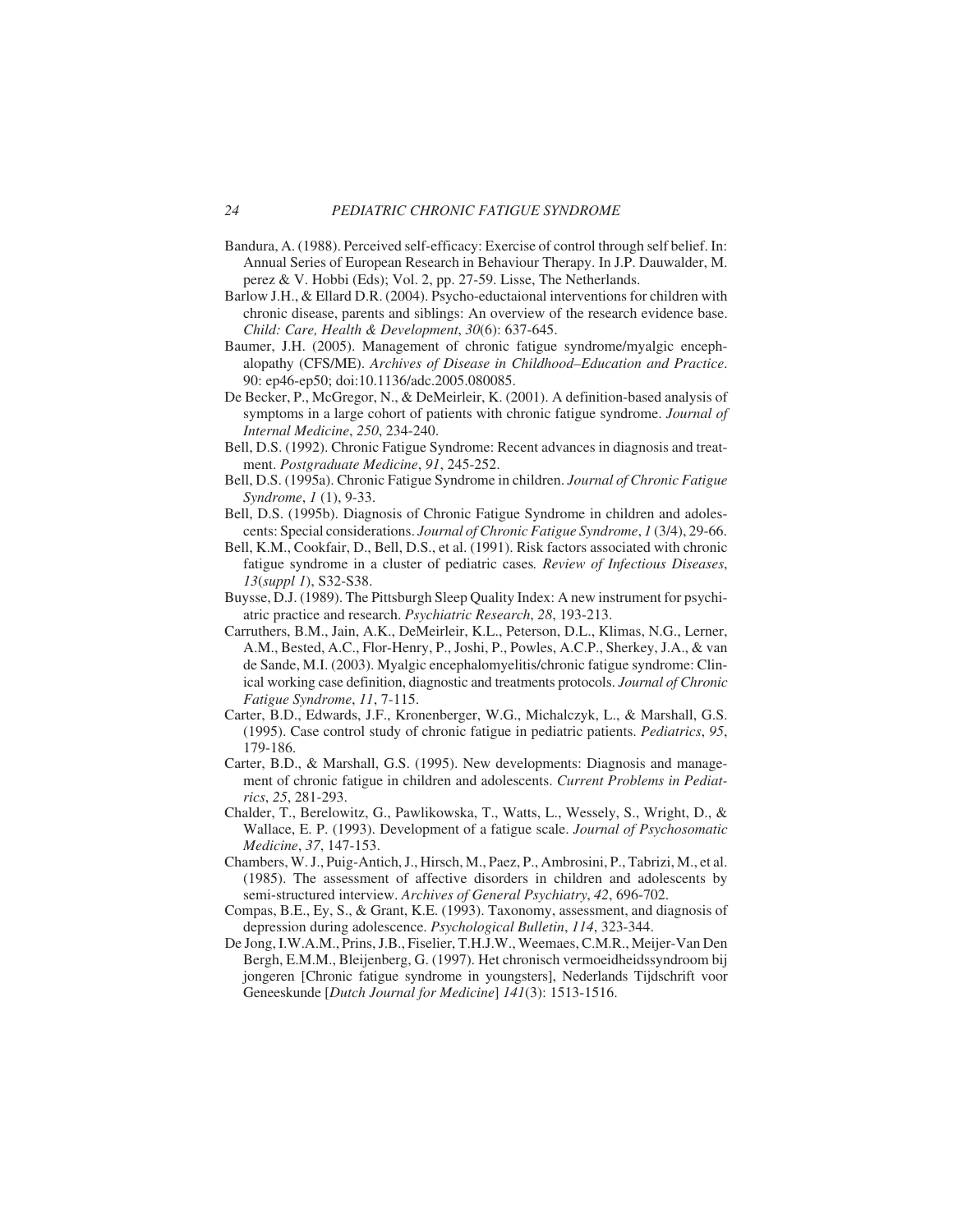- Fowler, T., Duthie, P., Thapar, A., & Farmer, A. (2005). The definition of disabling fatigue in children and adolescents. *BMC Family Practice*, 6:33 (available from [http://](http://www.biomedcentral.com/1471-2296/6/33) [www.biomedcentral.com/1471-2296/6/33\).](http://www.biomedcentral.com/1471-2296/6/33)
- Fukuda, K., Straus, S.E., Hickie, I., Sharpe, M.C., Dobbins, J.G., & Komaroff, A. (1994). The Chronic Fatigue Syndrome: A comprehensive approach to its definition and study. *Annals of Internal Medicine*, *121*, 953-959.
- Glasgow, R.E., Fisher, E.B., Anderson, B.J., LaGreca, A., Marrero, D., Johnson, S.B., Rubin, R.R., Cox, D.J. (1999). Behavioral science in diabetes. Contributions and opportunities. *Diabetes Care*, *22*: 832-843.
- Gunn, W.J., Connell, D.B., & Randall, B. (1993). Epidemiology of Chronic Fatigue Syndrome: The Centers for Disease Control study. In G. Bock & J. Whelan (Eds.), *Chronic Fatigue Syndrome* (pp. 83-101). New York, Wiley.
- Harris, F., & Taitz, L.S. (1989). Damaging diagnosis of myalgic encephalomyelitis in children. *British Medical Journal*, *299*, 790.
- Hartz, A., Kuhn, E.M., & Levine, P.H. (1998). Characteristics of fatigued persons associated with features of chronic fatigue syndrome. *Journal of Chronic Fatigue Syndrome*, *4*, 71-97.
- Hawk, C., Jason, L.A., & Torres-Harding, S. (In press). Differential diagnosis of chronic fatigue syndrome and major depressive disorder. *International Journal of Behavioral Medicine.*
- Hein, D., Matzner, F., First, M., Sptizer, R., Williams, J., & Gibbon, M. (In press). *The Structured Clinical Interview for DSM-IV, Childhood version (KID-SCID).*
- Herjanic, B., & Reich, W. (1982). Development of a structured psychiatric interview for children. *Journal of Abnormal Child Psychology*, *10*, 307-324.
- Holmes, G.P., Kaplan, J.E., Gantz, N.M., Komaroff, A.L., Schonberger, L.B., Straus, S. E., et al. (1988). Chronic fatigue syndrome: A working case definition. *Annals of Internal Medicine*, *108*, 387-389.
- Hyde, B. (1992). The definitions of ME/CFS, A review. In B.M. Hyde, J. Goldstein, & P. Levine (Eds.). *The clinical and scientific basis of myalgic encephalomyelitis/ chronic fatigue syndrome* (pp. 5-7). Ottawa, Ontario, Canada: The Nightingale Research Foundation
- Jason, L.A., Corradi, K., Torres-Harding, S., Taylor, R.R., & King, C. (2005). Chronic fatigue syndrome: The need for subtypes. *Neuropsychology Review*, *15*, 29-58.
- Jason, L.A., Fennell, P., Taylor, R.R. (Eds.) (2003). *Handbook of chronic fatigue syndrome*. New York: John Wiley & Sons, Inc.
- Jason, L.A., Richman, J.A., Friedberg, F., Wagner, L., Taylor, R., & Jordan, K.M. (1997). Politics, science, and the emergence of a new disease: The case of chronic fatigue syndrome. *American Psychologist*, *52*, 973-983.
- Jason, L.A., Ropacki, M.T., Santoro, N.B., Richman, J.A., Heatherly, W., Taylor, R., Ferrari, J.R., Haney-Davis, T.M., Rademaker, A., Dupuis, J., Golding, J., Plioplys, A.V., & Plioplys, S. (1997). A screening scale for Chronic Fatigue Syndrome: Reliability and validity. *Journal of Chronic Fatigue Syndrome*, *3*(1), 39-59.
- Jason, L.A., Torres-Harding, S.R., Carrico, A.W., & Taylor, R.R. (2002). Symptom occurrence with chronic fatigue syndrome. *Biological Psychology*, *59*, 15-27.
- Jones, J.F. (1997). Chronic fatigue syndrome in adolescents–an opinion. *Journal of Chronic Fatigue Syndrome*, *3*(2), 53-58.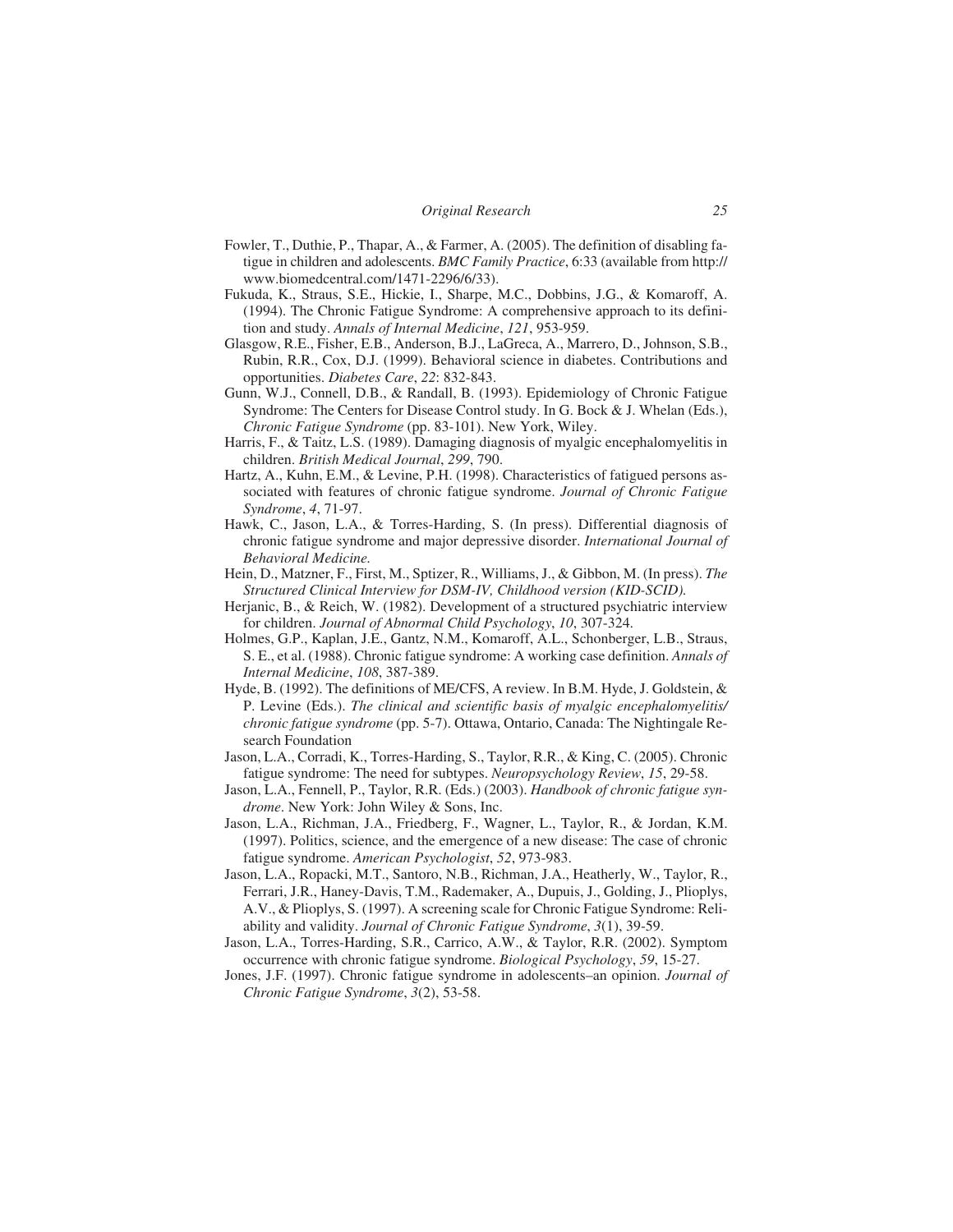- Jones, J.F., Nisenbaum, R., Solomon, L., Reyes, M., & Reeves, W.C. (2004). Chronic fatigue syndrome and other fatiguing illnesses in adolescents: A population-based study. *Journal of Adolescent Health*, *35*, 34-40.
- Jordan, K.M., Ayers, P.M., Jahn, S.C., Taylor, K.K., Huang, C.F., Richman, J. & Jason, L.A. (2000). Prevalence of fatigue and chronic fatigue syndrome-like illness in children and adolescents. *Journal of Chronic Fatigue Syndrome*, *6*, 3-21.
- Jordan, K.M., Kolak, A.M., & Jason, L.A. (1997). Research with children and adolescents with chronic fatigue syndrome: Methodologies, designs, and special considerations. *Journal of Chronic Fatigue Syndrome*, *3*, 3-13.
- Jordan, K.M., Landis, D.A., Downey, M.C., Osterman, S.L., Thurm, A.E., & Jason LA. (1998). Chronic fatigue syndrome in children and adolescents. *Journal of Adolescent Health*, *22*, 4-18.
- Jordan, K.M., Jason, L.A., Mears, C.J., Katz, B.Z., Rademaker, A., Huang, C-F., Richman, J., McCready, W., Ayers, P.M., & Taylor, K.K. (2006). Prevalence of pediatric chronic fatigue syndrome in a community-based sample. *Journal of Chronic Fatigue Syndrome*, *13*(2/3), 75-77.
- Joyce, J., Hotopf, M., Wessely, S. (1997). The prognosis of chronic fatigue and chronic fatigue syndrome: A systematic review. *Quarterly Journal of Medicine*, *90*, 223-233.
- King, C.P., & Jason, L.A. (2004). Improving the diagnostic criteria and procedures for chronic fatigue syndrome. *Biological Psychology*, *68*, 87-106.
- Komaroff, A.L. & Buchwald, D. S. (1998). Chronic fatigue syndrome: An update. *Annual Review of Medicine*, *49*, 1-13.
- Komaroff, A.L., Fagioli, L.R., Geiger, A.M., Doolittle, T.H., Lee, J., Kornish, R.J., Gletic, M.A., & Guerriero, R.T. (1996). An examination of the working case definition of Chronic Fatigue Syndrome. *The American Journal of Medicine*, *100*, 56-64.
- Kovacs, M. (1992). The Children's Depression Inventory (CDI). *Psychopharmacology Bulletin*, *21*, 995-998.
- Kulig, J.W. (1991). Chronic Fatigue Syndrome and fibromyalgia in adolescence. *Adolescent Medicine: State of the Art Reviews*, *2*, 473-484.
- Landgraf, J.M., Abetz, L., & Ware, J.E. (1996). *The Child Health Questionnaire (CHQ): A user's manual*. Boston, MA: The Health Institute, New England Medical Center.
- Lapp, C.W., & Cheney, P.R. (1995). The chronic fatigue syndrome. *Annals of Internal Medicine*, *123*, 74-75.
- Lask, B., & Dillon, M.J. (1990). Postviral fatigue syndrome. *Archives of Disease in Childhood*, *65*, 1198.
- Lloyd, A.R., Hickie, I., Boughton, C.R., Spencer, O., & Wakefield, D. (1990). Prevalence of chronic fatigue syndrome in an Australian population. *The Medical Journal of Australia*, *153*, 522-528.
- Miike, T., Tomoda, A., Jhodoi, T., Iwatani, N., & Mabe, H. (2004). Learning and memorization impairment in childhood chronic fatigue syndrome manifesting as school phobia in Japan. *Brain & Development*, *26*(7), 442-447.
- Mears, C.J., Taylor, R.R., Jordan, K.M., Binns, H.J.; Pediatric Research Group (2004). Sociodemographic and symptom correlates of fatigue in an adolescent primary care sample. *Journal of Adolescent Health*, *35*, 6, 528-533.
- Melzack, R. (1975). The McGill Pain Questionnaire: Major properties and scoring methods. *Pain*, *1*, 277-99.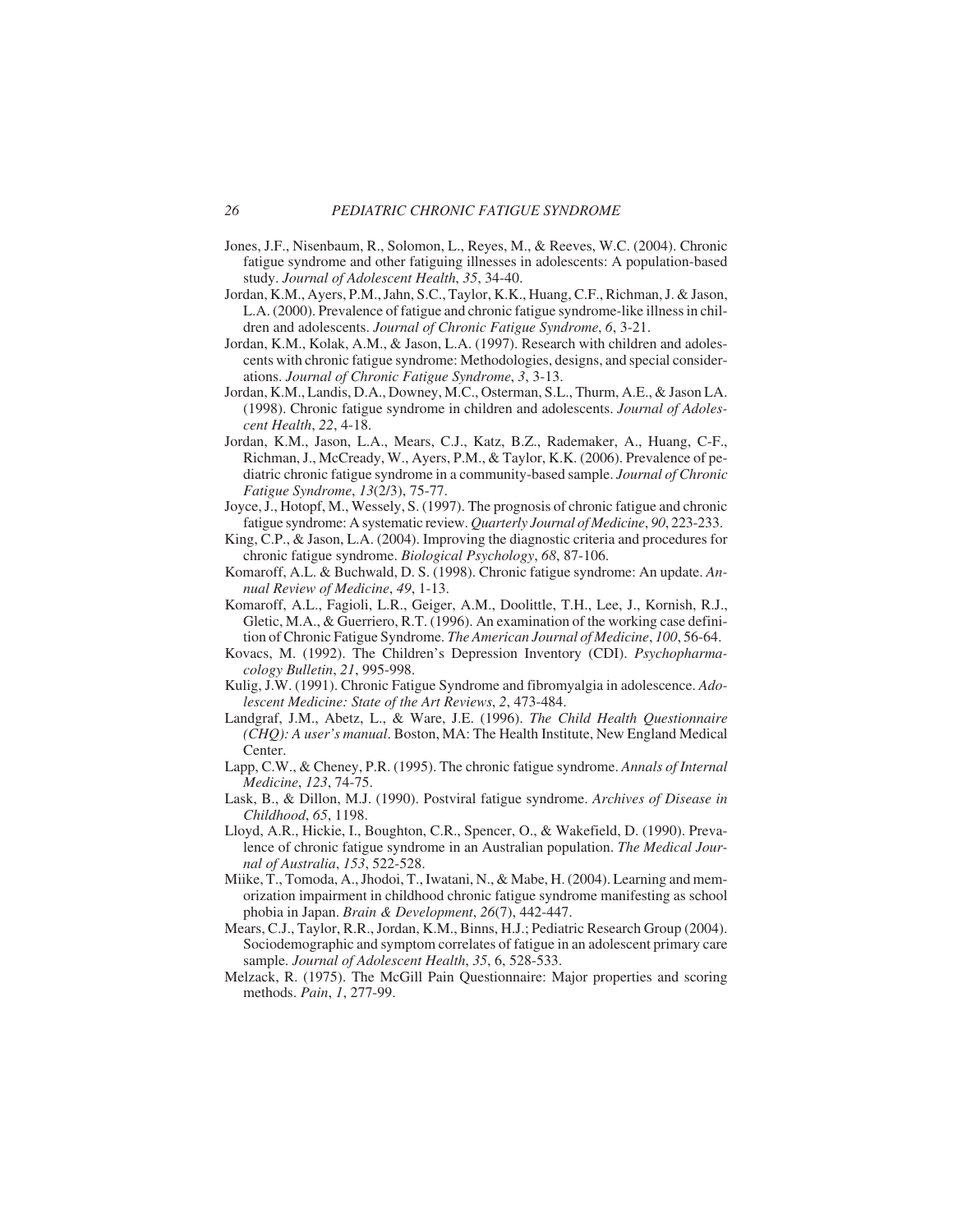| Original Research |  |
|-------------------|--|
|-------------------|--|

- O'Rourke, D. (2004). The measurement of pain in infants, children and adolescents: From policy to practice. *Physical Therapy*, *84*(6), 560-570.
- Pelcovitz, D., Septimus, A., Friedman, S.B., Krilov, L.R., Mandel, F., & Kaplan, S. (1995). Psychosocial correlates of Chronic Fatigue Syndrome in adolescent girls. *Developmental and Behavioral Pediatrics*, *16*, 333-338.
- Pilkington, C.L., & Piersel, W.C. (1991). School phobia: A critical analysis of the separation anxiety theory and an alternative conceptualization. *Psychology in the Schools*, *28*, 290-303.
- Poole, J., Herrell, R., Ashton, S., Goldberg, J., & Buchwald, D. (2000). Results of isoproterenol tilt table testing in monozygotic twins discordant for chronic fatigue syndrome. *Archives of Internal Medicine*, *160*, 3461-3468.
- Ray, C., Weir, W.R.C., Phillips, S., & Cullen, S. (1992). Development of a measure of symptoms in chronic fatigue syndrome: The profile of fatigue-related symptoms (PFRS). *Psychology and Health*, *7*, 27-43.
- Reeves, W.C., Lloyd, A., Vernon, S.D., Klimas, N., Jason, L., Bleijenberg, G., Evengard, B.,White, P.D., Nisenbaum, R., Unger, E.R. (2003). Identification of ambiguities in the 1994 chronic fatigue syndrome research case definition and recommendations for resolution. *BMC Health Services Research*, *3*, 25 (*[http://www.biomedcentral.](http://www.biomedcentral.com/content/pdf/1472-6963-3-25.pdf) [com/content/pdf/1472-6963-3-25.pdf](http://www.biomedcentral.com/content/pdf/1472-6963-3-25.pdf)*).
- Robbins, D.R., Alessi, N.E., & Colfer, M.V. (1989). Treatment of adolescents with major depression: Implications of the DST and the melancholic clinical subtype. *Journal of Affective Disorders*, *17*, 99-104.
- Rogers, E.S., Chamberlin, J., Ellison, M.L., Crean, T. (1997). A consumer-constructed scale to measure empowerment among users of mental health services. *Psychiatric Services*, *48*, 1042-1047.
- Rowe, K.S., & Rowe, K.J. (2002). Symptom patterns of children and adolescents with chronic fatigue syndrome. In N.N. Singh, T.H. Ollendick, & A.N. Singh (Eds.). *International Perspectives on Child and Adolescent Mental Health*. Vol. 2 (pp. 395-421). Elsevier Science Ltd.: Oxford.
- Royal Colleges of Physicians, Psychiatrists, & General Practitioners. (1996). *Chronic Fatigue Syndrome: Report of a joint working group*. London: Author.
- Schulkin, J. (1994). Melancholic depression and the hormones of adversity: A role for the amygdala. *Current Directions in Psychological Science*, *3*, 41-44.
- Smith, M., & Carter, B.D. (2003). Chronic fatigue syndrome in adolescence. In L.A. Jason, P.A. Fennell, & R.R. Taylor (Eds.). *Handbook of Chronic Fatigue Syndrome* (pp. 693-712). New York: John Wiley & Sons.
- Smith, M.S., Mitchell, J., Corey, L., Gold, D., McCauley, E.A., Glover, D., & Tenover, F.C. (1991). Chronic fatigue in adolescents. *Pediatrics*, *88*, 195-202.
- Spitzer, R., Endicott, J., & Robins, E. (1975). Clinical criteria for psychiatric diagnosis and DSM-III. *American Journal of Psychiatry*, *132*, 1187-1192.
- Stouten, B. (2005). Identification of ambiguities in the 1994 chronic fatigue syndrome research case definition and recommendations for resolution. *BMC Health Services Research*, 5:37 doi:10.1186/1472-6963-5-37.
- Tan, L.P. (2004). The effects of background music on quality of sleep in elementary school children. *Journal of Music Therapy*, *41*(2), 128-150*.*